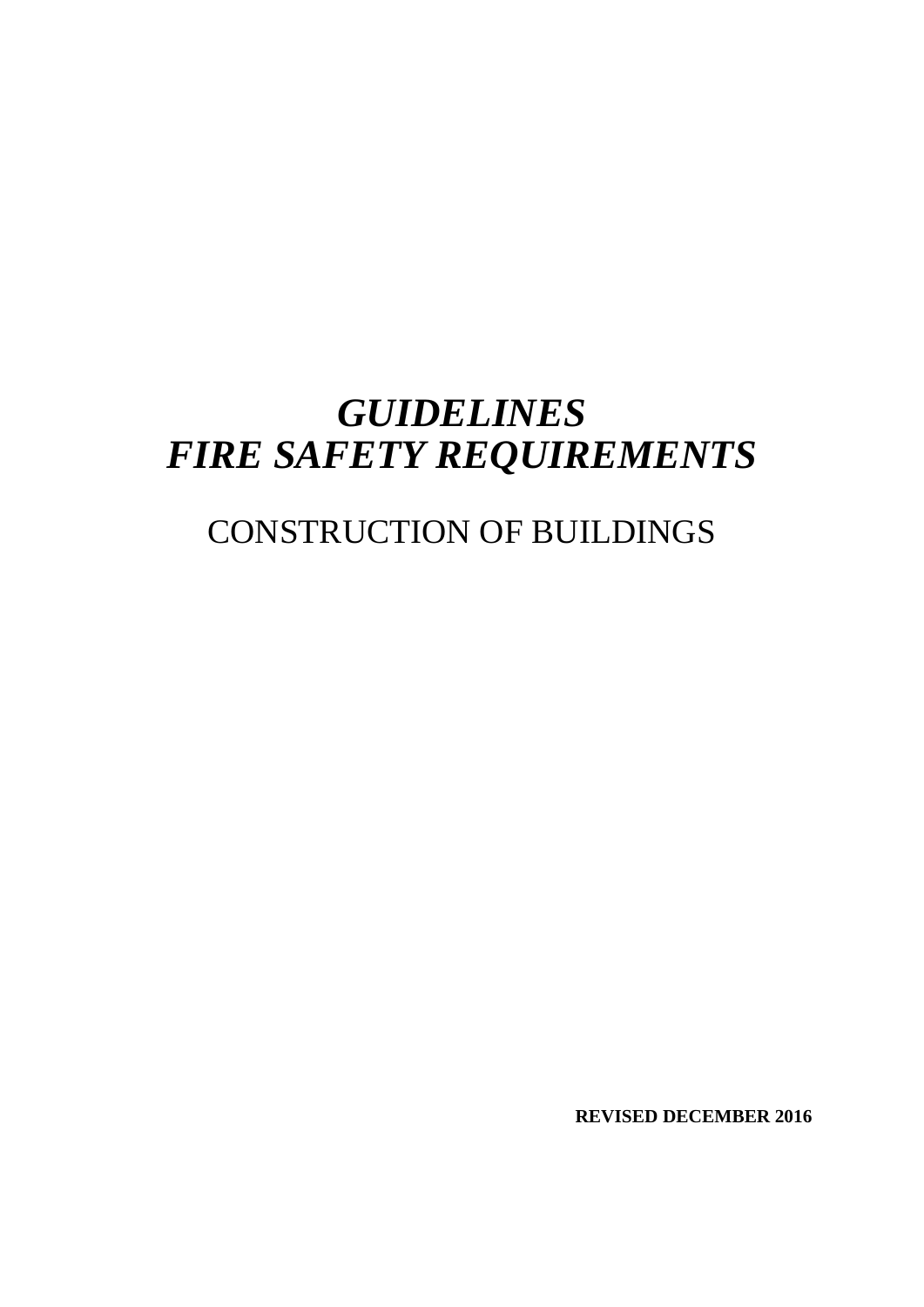## **TABLE OF CONTENTS**

| 8:0 FIRE SAFETY REQUIREMENTS FOR BUILDING UNDER CONSTRUCTION AND |
|------------------------------------------------------------------|
|                                                                  |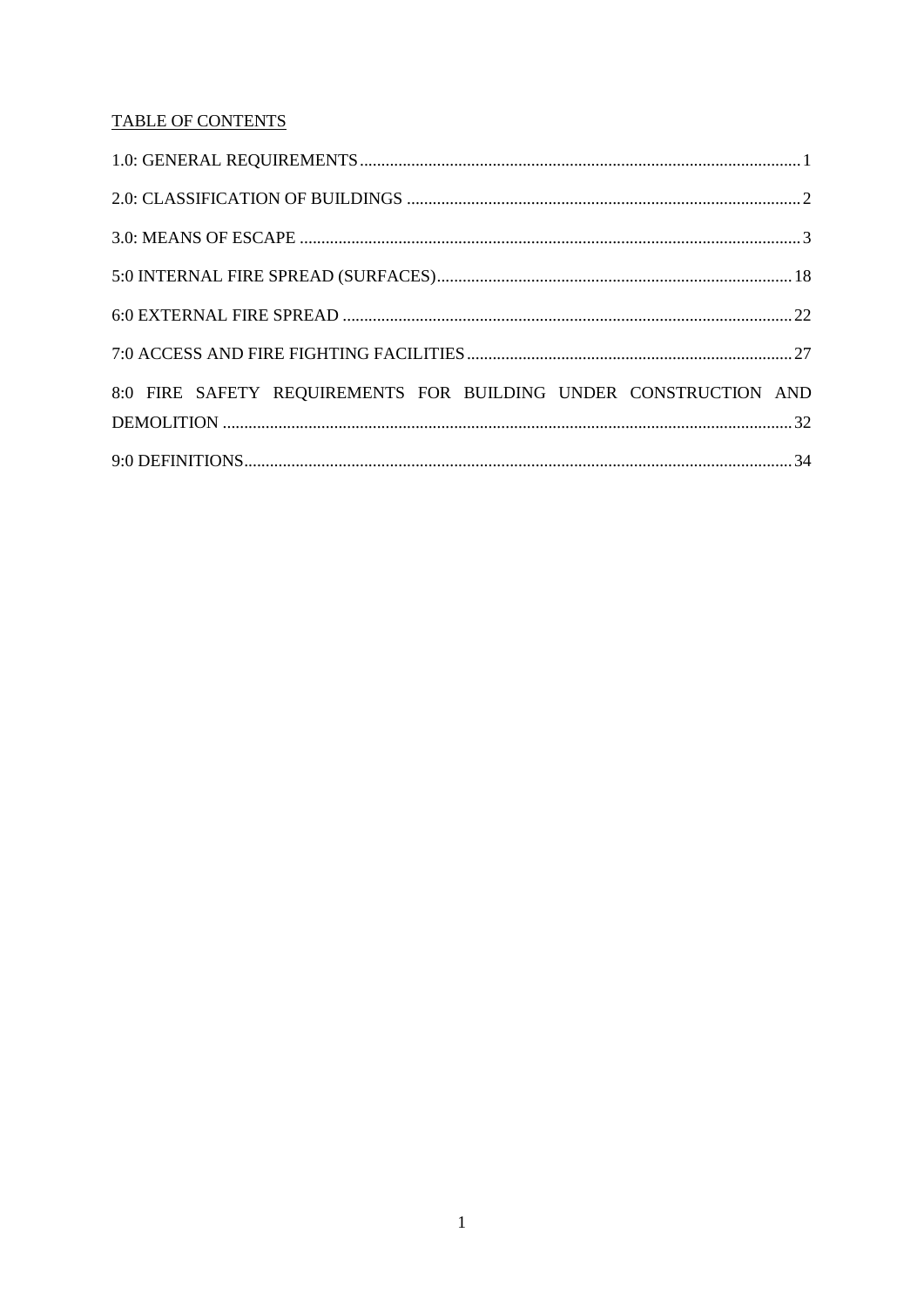# *FIRE SAFETY REQUIREMENTS*

## <span id="page-2-0"></span>**1.0: GENERAL REQUIREMENTS**

1.1 Every building shall be so designed, constructed and equipped that, in case of fire –

- (a) the safety of occupiers therein or users thereof is ensured and provision is made for the safe evacuation of such occupiers or users;
- (b) the risk of spread and intensity of such fire within such building and the risk of spread of fire to any other building will be minimized;
- (c) the spread and generation of smoke will be minimised or controlled to the greatest extent as reasonably as practicable;
- (d) provision is made for such means of detection of fire, means for giving warning to the occupiers or users and means for controlling such fire (in the building) as may be necessary.

1.2 The requirements of para 1.1 shall be deemed to be satisfied where the design, construction and equipment of any building –

- (a) is the subject of an acceptable rational design prepared by a registered architect (or other approved competent person) for a building of more than 150 square metres.
- (b) satisfies these fire safety requirements.

1.3 Every person who intends to construct a building to be used as such place of work shall –

- i. make a written application to the Service for a fire certificate; and
- ii. furnish to the Service such drawing, plan, document or other information as the Service may require.

On receipt of an application under paragraph (1.3) the Service may, after making such enquiries as it deems necessary, issue a fire certificate and subject to such conditions as it thinks fit to impose, or refuse to grant such certificate stating the reason for doing so.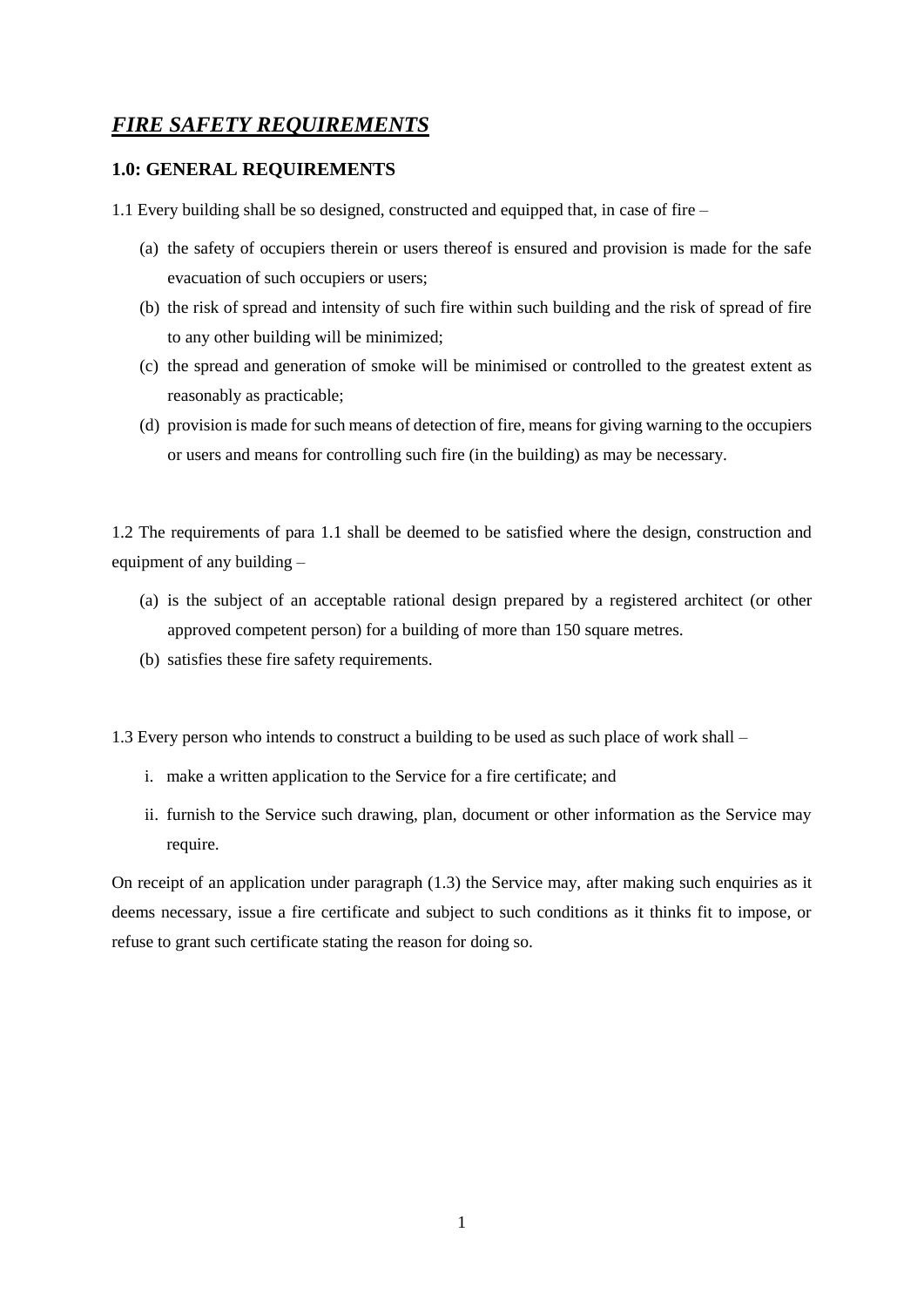## <span id="page-3-0"></span>**2.0: CLASSIFICATION OF BUILDINGS**

For the purpose of these guidelines, buildings shall be classified in purpose groups as per Table 1.

| <b>Purpose Group</b> | <b>Descriptive Title</b>  | Purpose for which building or part of the building is                                                                                                                                                                                                                                                                                                                                                                                                                                                                                                                                             |  |  |
|----------------------|---------------------------|---------------------------------------------------------------------------------------------------------------------------------------------------------------------------------------------------------------------------------------------------------------------------------------------------------------------------------------------------------------------------------------------------------------------------------------------------------------------------------------------------------------------------------------------------------------------------------------------------|--|--|
|                      |                           | used or intended to be used.                                                                                                                                                                                                                                                                                                                                                                                                                                                                                                                                                                      |  |  |
| 1                    | <b>Small Residential</b>  | Private dwelling house such as bungalows, semi-<br>detached houses and terrace houses.                                                                                                                                                                                                                                                                                                                                                                                                                                                                                                            |  |  |
| $\overline{2}$       | Other Residential         | Accommodation for residential purposes other than any<br>premises comprised in Group 1 to include flats,<br>maisonettes, apartments etc.                                                                                                                                                                                                                                                                                                                                                                                                                                                          |  |  |
| 3                    | Institutional             | Establishments used for treatment, care or maintenance<br>of persons suffering from disabilities, or educational<br>purposes and accommodations, including hospitals,<br>clinics, polyclinics student hostels, dormitories, old folks<br>homes, orphanages, children's homes, day-care centres,<br>infant care, kindergartens, army camps, detention/<br>correction centres, schools, colleges, commercial<br>schools, vocational institutions, polytechnics and<br>universities.<br>Office or premises used for office purposes meaning the                                                      |  |  |
| $\overline{4}$       | Office                    | purposes of administration, clerical work (including<br>book-keeping, accounting, drawing and editorial work<br>etc) telephone and telegraph operating and banking or as<br>premises occupied with an office for the purposes of the<br>activities therein carried on.                                                                                                                                                                                                                                                                                                                            |  |  |
| 5                    | Shop                      | Shop or shopping centre including departmental stores,<br>shopping arcades, supermarkets, drugstores, showrooms<br>for sale of goods, hairdressing and beauty salons,<br>ticketing agencies, pawnshops, laundries and/or any<br>other similar trades or businesses.                                                                                                                                                                                                                                                                                                                               |  |  |
| 6                    | Factory                   | A factory refers to any industrial premises with<br>manufacturing, processing, servicing or testing<br>activities.                                                                                                                                                                                                                                                                                                                                                                                                                                                                                |  |  |
| $\overline{7}$       | Place of public<br>resort | Premises used for social, recreational or business<br>purposes to include hotels, holiday resorts, boarding<br>houses, service apartments, convention centres, private<br>clubs, community centres, museums, public art galleries,<br>exhibition centres, theatres, cinemas, concert halls,<br>public libraries, religious buildings, public sports<br>complex, stadium, public swimming complex,<br>recreational buildings, amusement centres, eating<br>houses, restaurants, coffee shops, hawker centres, fast<br>food outlets, bus terminals, train stations, airport and<br>ferry terminals. |  |  |
| 8                    | Storage                   | Place of storage (including godowns, warehouses,<br>stores, coldrooms, explosive stores, etc), deposit or<br>parking of goods, materials and/or vehicles.                                                                                                                                                                                                                                                                                                                                                                                                                                         |  |  |

|  | <b>TABLE 1 - CLASSIFICATION OF PURPOSE GROUPS</b> |
|--|---------------------------------------------------|
|--|---------------------------------------------------|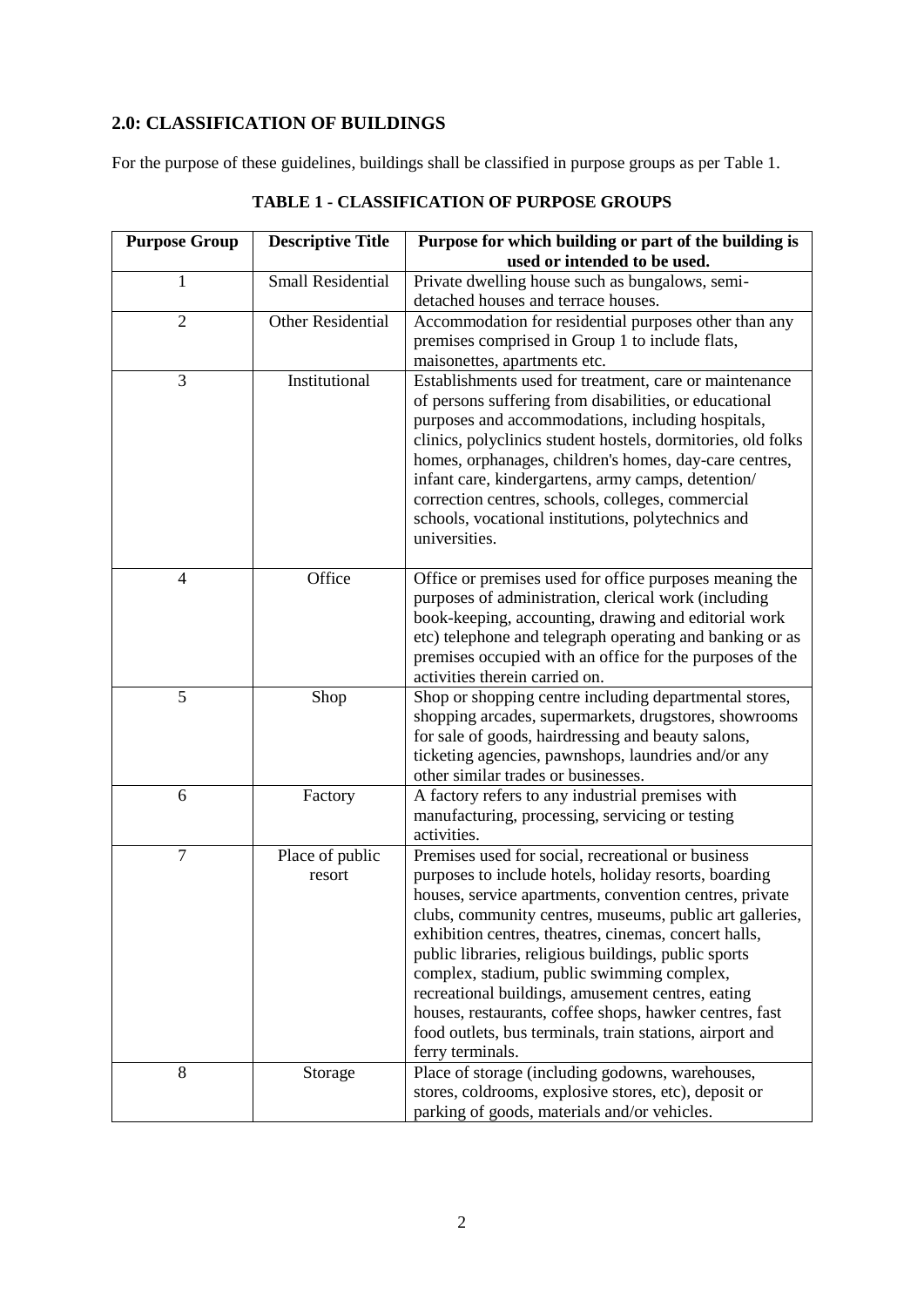## <span id="page-4-0"></span>**3.0: MEANS OF ESCAPE**

The basic principles for the design of means of escape are:

- (a) that there should be alternative means of escape from most situations;
- (b) where direct escape to a place of safety is not possible, it should be possible to reach a place of relative safety, such as a protected stairway, which is on a route to an exit, within a reasonable travel distance.

## *3.1 Occupant Capacity*

In order to determine escape facilities, the occupant capacity as per Table 2 shall be considered.

| <b>Type of Accommodation/ Use</b>                                                                                                                    | Area per person in $m2$ |
|------------------------------------------------------------------------------------------------------------------------------------------------------|-------------------------|
| Dance halls, Assembly halls, Bingo halls, Concert halls, Clubs,<br>Amusement arcade, Sport pavillions.                                               | 0.5                     |
| Stadia and Grandstand (standing) bar, Gymnasium.                                                                                                     | 0.6                     |
| Dining room, Restaurant, Café bar, Kiosks, Canteens, Conference<br>and committee rooms, Lounge, Reading room (standing).                             | 1.0                     |
| Exhibition halls, Banking Halls, Prayer halls.                                                                                                       | 1.5                     |
| Library - reading room (seated), school- general classrooms<br>Passengers station and terminals.                                                     | 2.0                     |
| <b>Banking Halls.</b>                                                                                                                                | 3.0                     |
| Dormitories, Showrooms, Display area, covered malls, Art<br>galleries, Museums, Factory, Workshop and other work place,<br>Office -individual rooms. | 5.0                     |
| Shops, Sales area.                                                                                                                                   | 7.0                     |
| Office-Multiple occupation.                                                                                                                          | 8.0                     |
| Laundry, Bowlings halls, Billard halls, Library- Stack area.                                                                                         | 10                      |
| Boarding House, Guest house, Hostels, Lodging house, Hotel,<br>Motels, Car park – open.                                                              | 15                      |
| Warehouse, other storage place, Garage.                                                                                                              | 30                      |

## **TABLE 2 - OCCUPANT CAPACITY**

## *3.2 Provision of Escape Routes*

- 1. One or more escape routes shall be provided in any building.
- 2. The minimum requirements of escape routes shall be as per Table 3.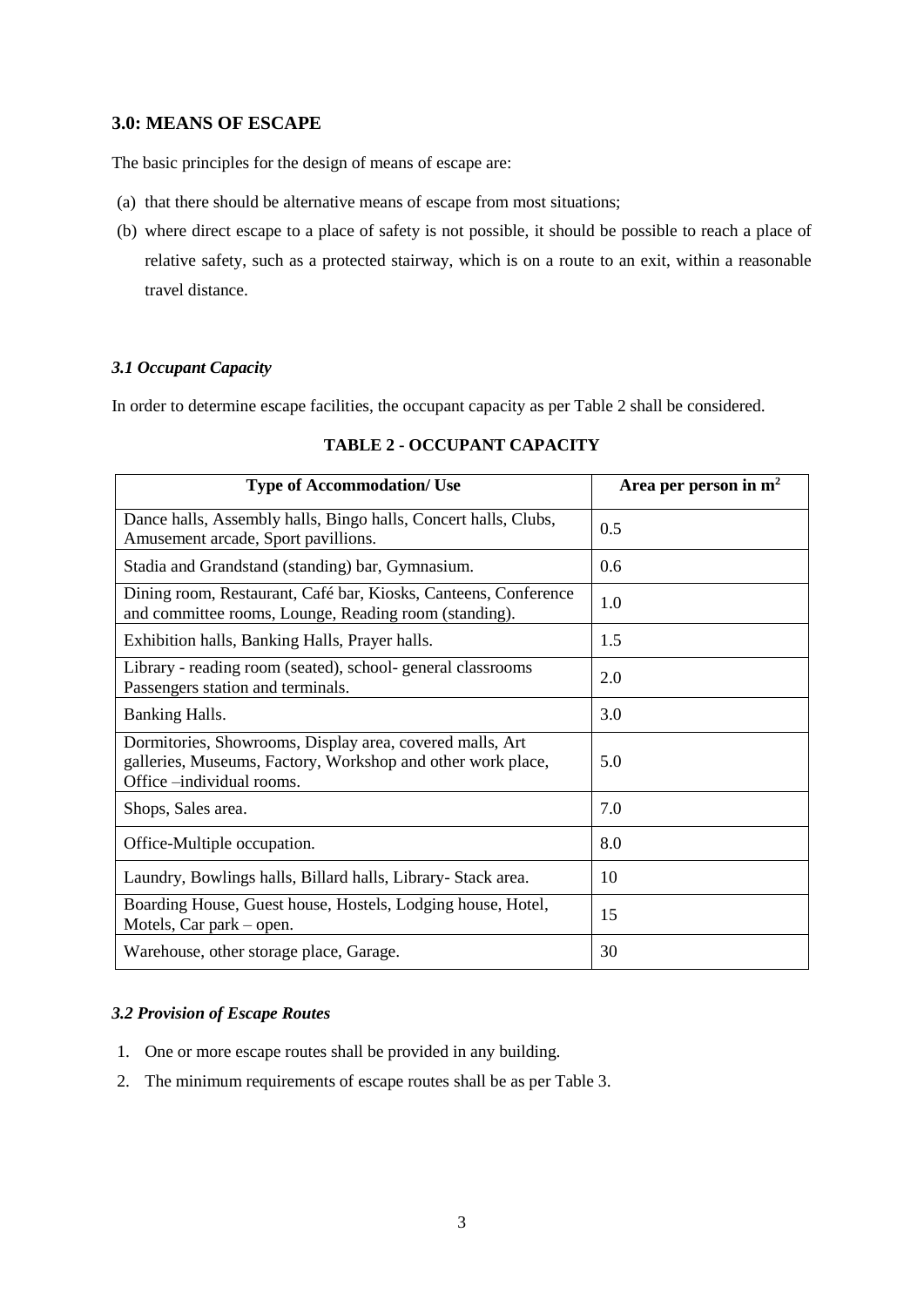| <b>Purpose Group</b>      | <b>Requirement of routes</b>                                                                                                                               |
|---------------------------|------------------------------------------------------------------------------------------------------------------------------------------------------------|
| All except Group 1 (Small | In addition to any horizontal exits not less than two exits<br>staircases shall be provided where the habitable height<br>exceeds 9 metres.                |
| Residential)              | In addition to any horizontal exits not less than two exits<br>or exit staircases shall be provided for each storey if the<br>travel distance exceeds 15m. |

## **TABLE 3 - REQUIREMENTS OF ESCAPE ROUTES**

Note: The exits shall be alternate.

## *3.2 Travel Distance*

- 1. Travel distance is measured by the way of the shortest route if:
	- (i) There is fixed seating or other fixed obstructions, is along the centre line of travel– ref Figure 1.
	- (ii) It includes a stair, is along the pitch line on the centre line of travel ref Figure 2.
	- (iii)The internal layout of partitions is not known when plans are deposited, direct distances maybe used for assessment. The direct distance is taken as 2/3 of the travel distance.



*Figure 1: Orthogonal Path*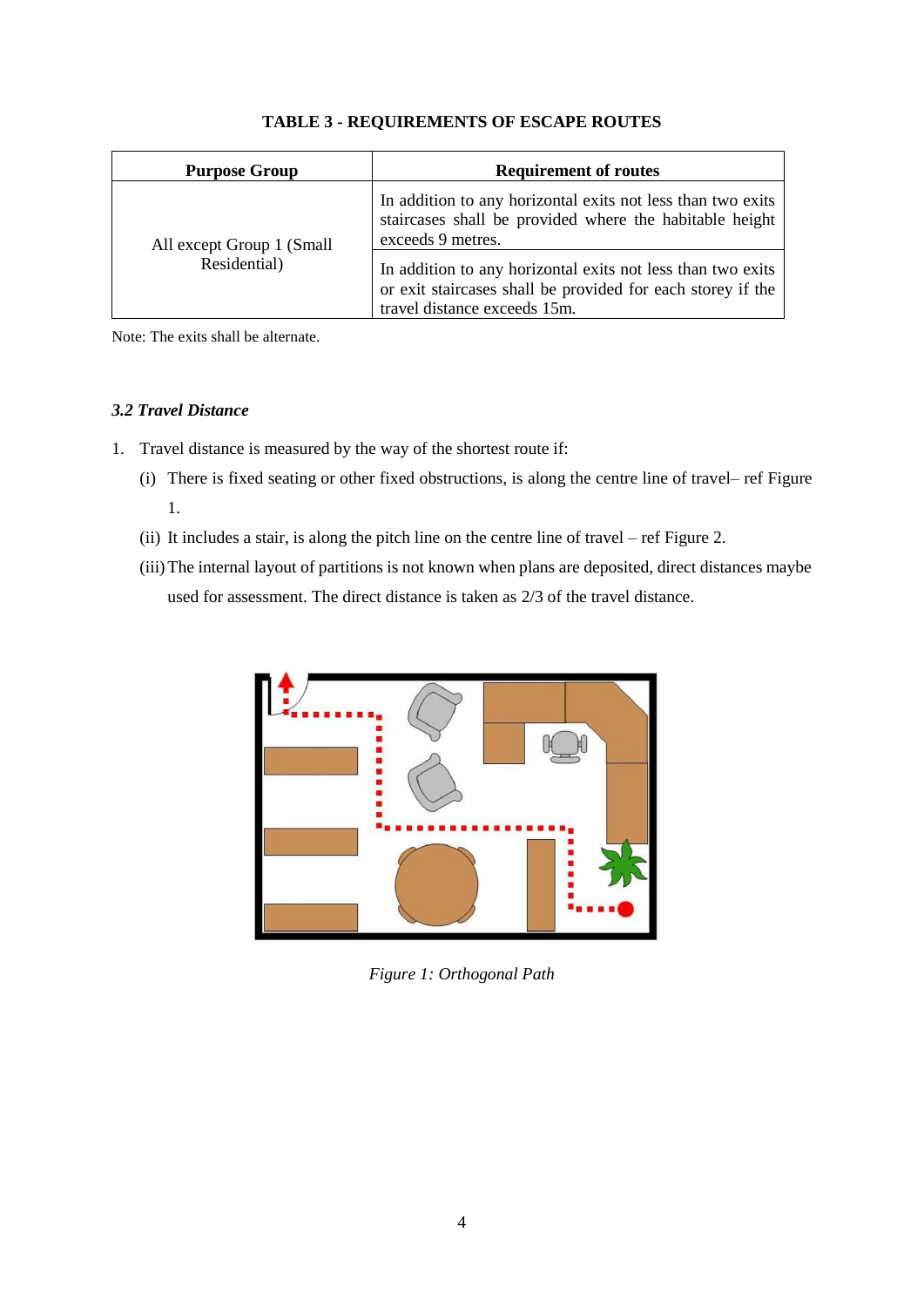

*Figure 2: Adequate Path*

2. The travel distance in relation to the purpose group of building shall be as per Table 4.

|                                                                                                | <b>Max Travel Distance (m)</b> |                    | <b>Max Travel Distance (m)</b> |                    |  |
|------------------------------------------------------------------------------------------------|--------------------------------|--------------------|--------------------------------|--------------------|--|
| <b>Type of Occupancy</b>                                                                       | (One-way travel)               |                    | (Two-way travel)               |                    |  |
|                                                                                                | <b>Unsprinklered</b>           | <b>Sprinklered</b> | <b>Unsprinklered</b>           | <b>Sprinklered</b> |  |
| High hazard                                                                                    | 10                             | 20                 | 20                             | 35                 |  |
| Industrial buildings (factories,<br>workshops,<br>godown/warehouse)                            | 15                             | 25                 | 30                             | 60                 |  |
| <b>Shops</b>                                                                                   | 15                             | 25                 | 45                             | 60                 |  |
| Offices                                                                                        | 15                             | 30                 | 45                             | 75                 |  |
| Places of public resort $\&$<br>carparks                                                       | 15                             | 25                 | 45                             | 60                 |  |
| Schools & educational<br>buildings                                                             | 15                             | 25                 | 45                             | 60                 |  |
| Hospitals                                                                                      | 15                             | 25                 | 30                             | 45                 |  |
| Hotels, Boarding Houses,<br>Serviced Apartments, Hostels,<br>Backpackers Hotel,<br>Dormitories | 15                             | 20                 | 30                             | 60                 |  |
| <b>Blocks of flats/maisonettes</b>                                                             | 15                             | 30                 | 30                             | 75                 |  |

**TABLE 4 - TRAVEL DISTANCE**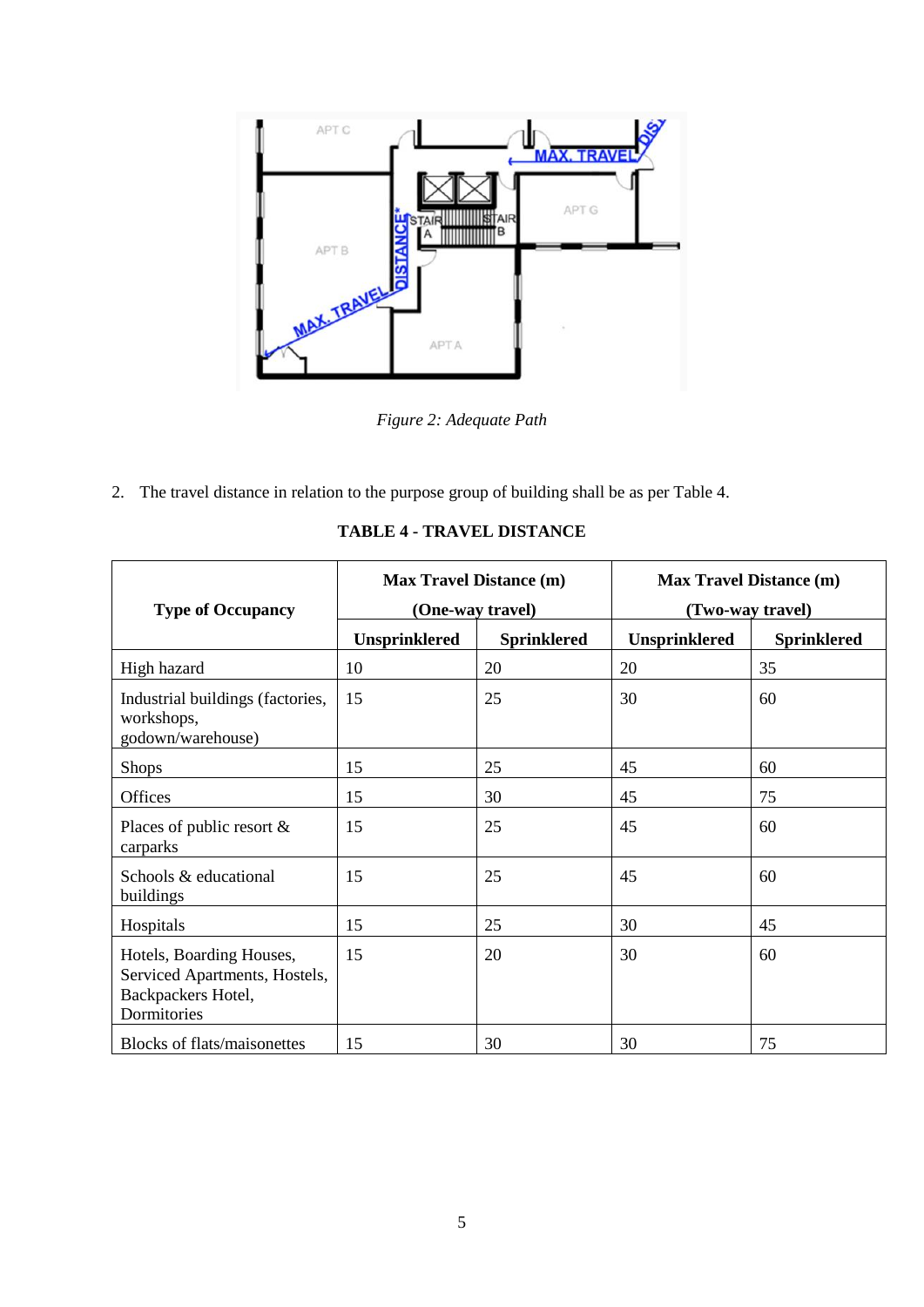#### *3.3 Exits Requirements*

The number of exits required shall be determined according to Table 5.

| Occupant capacity of room or |  |                  | Number of exits                               |
|------------------------------|--|------------------|-----------------------------------------------|
|                              |  | storey           |                                               |
|                              |  | 60               |                                               |
| 61                           |  | 600              | $\overline{2}$                                |
| 601                          |  | 1000             | 3                                             |
| 1001                         |  | 1400             | 4                                             |
| 1401                         |  | 1700             | 5                                             |
| 1701                         |  | 2000             | 6                                             |
| 2001                         |  | 2250             | $\mathcal{I}$                                 |
| 2251                         |  | 2500             | 8                                             |
| 2501                         |  | 2700             | 9                                             |
|                              |  | <b>Over 2700</b> | One additional exits for every 300 persons or |
|                              |  |                  | part thereof.                                 |

**TABLE 5 - EXITS REQUIREMENTS**

#### *3.4 Minimum Width of Exits*

The determination of width of exits and stairs shall be calculated as per Table 6.

| <b>TABLE 6 - MINIMUM WIDTH OF STAIRWAYS AND EXITS</b> |  |  |
|-------------------------------------------------------|--|--|
|-------------------------------------------------------|--|--|

| <b>Number of persons</b>   |     | Total width of stairway or exit (in m) |
|----------------------------|-----|----------------------------------------|
| $\theta$<br>$\blacksquare$ | 50  | 0.90                                   |
| $50 -$                     | 150 | 1.20                                   |
| 150<br>$\blacksquare$      | 200 | 1.80                                   |
| $200 -$                    | 225 | 2.10                                   |
| $225 -$                    | 250 | 2.40                                   |
| 250<br>$\mathbf{r}$        | 275 | 2.70                                   |
| 275<br>$\overline{a}$      | 300 | 3.00                                   |

Where the number of persons exceeds 300 but does not exceed 600, the width of the stairway or exit shall be increased by 0.30m for each additional 25 persons or part thereof.

#### *3.5 Minimum height of exits*

All exits shall have a clear headroom of not less than 2 m.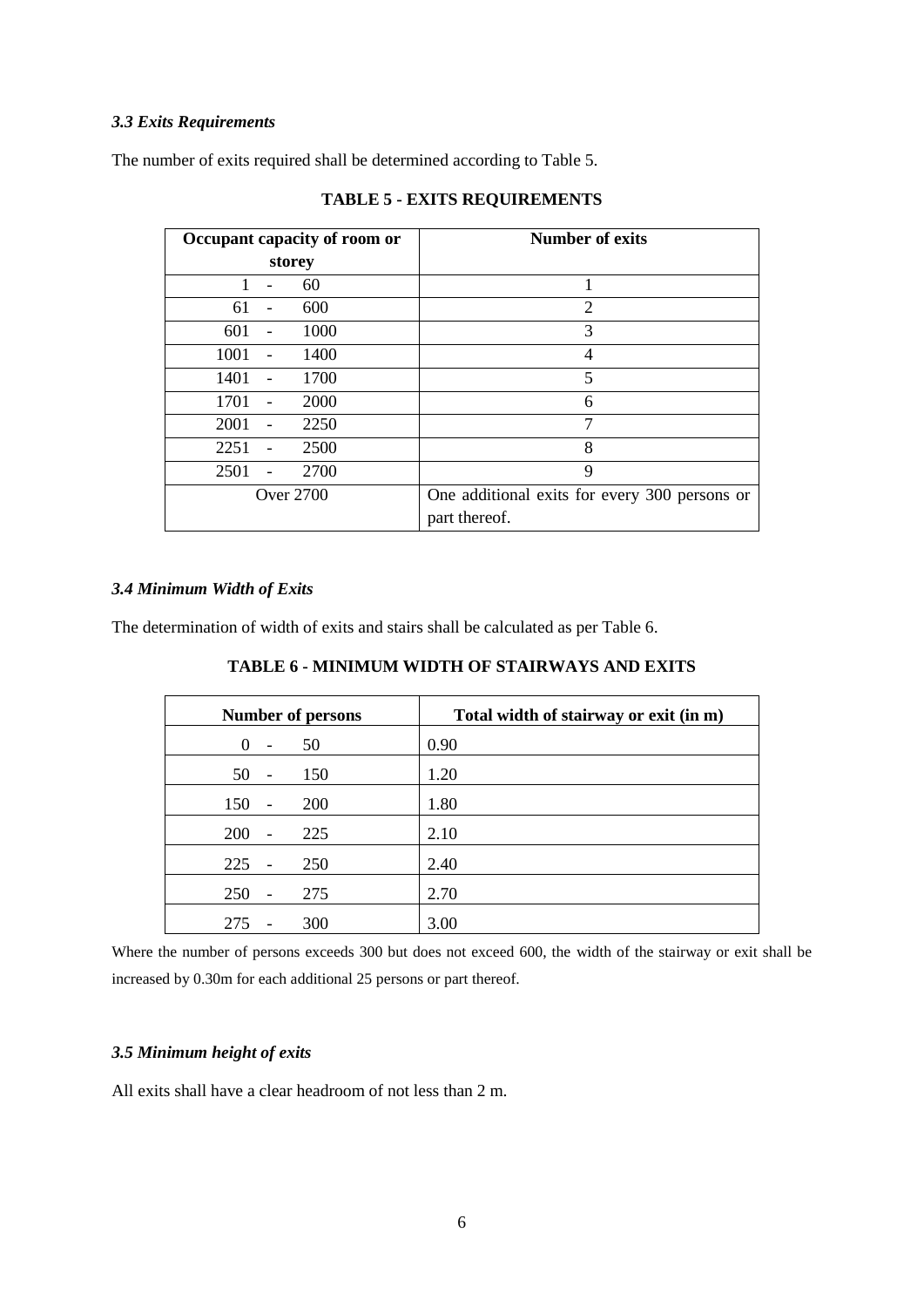#### *3.6 Construction of Staircases*

- 1. Treads shall not be less than 255 mm wide.
- 2. Risers shall not be more than 190 mm high.
- 3. The angle of descent shall not exceed 45º.
- 4. There shall be not more than 16 risers in a flight.
- 5. There shall not be more than 2 flights without a change in direction.
- 6. External staircase shall not be sited near windows or other such openings.
- 7. Materials used for external staircase shall be constructed of non combustible and shall be protected against corrosion and slips.
- 8. All doors giving access to the staircase shall, except in the case of sliding door, be constructed to open outwards;
- 9. Handrails, walls or grills with minimum height of 900 mm shall be provided on open sided staircases.
- 10. Railings shall be provided for stability or support on both sides, except staircases that are less than 1250 mm can have a handrail on one side only.

#### *3.7 Construction of Ramps*

- (a) The slope of such exit ramps shall not be steeper than 1 in 10, and
- (b) Exit ramps shall be straight with changes in direction being made at level platforms or landings only, except that exit ramps having a slope not greater than 1 in 12 at any place may be curved, and
- (c) Platform
	- level platforms or landings shall be provided at the bottom, at intermediate levels where required and at the top of all exit ramps, and
	- level platforms shall be provided at each door opening into or from an exit ramp, and
	- the minimum width of a platform or landing and length shall be not less than the width of the ramp, except that on a straight run ramp, the length of the level platform or landing need not be more than 1m, and
- (d) Exit ramps shall have walls, guards or handrails, and
- (e) All exit ramps shall be provided with non-slip surface finishes, and
- (f) Exit ramps shall be ventilated to comply with the requirements for ventilation, and
- (g) Exit ramps serving as means of escape to only one basement storey need not be protected by enclosure walls.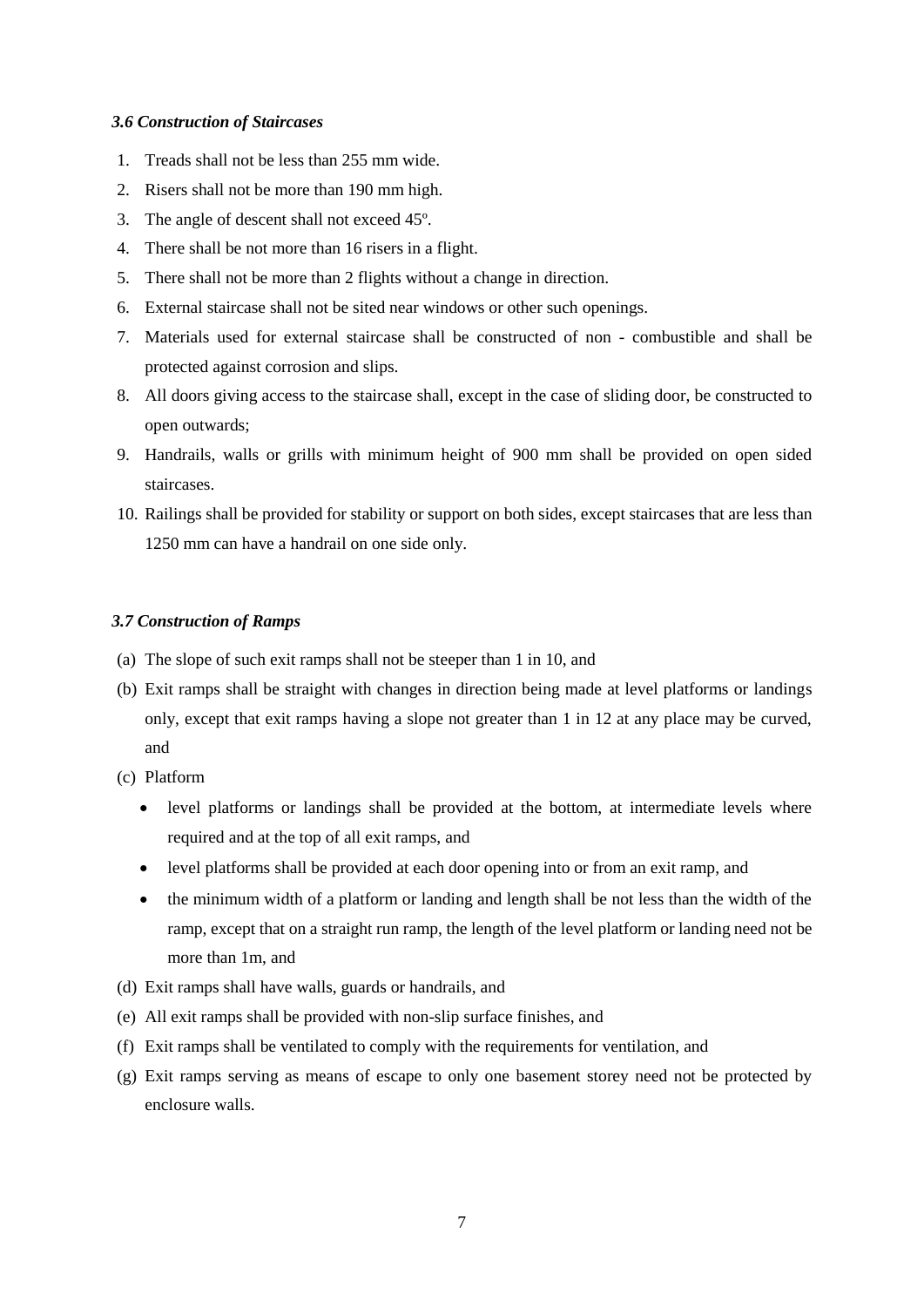## *3.8 Protection of Escape Routes*

## *3.8.1 Fire Doors*

- 1. All fire doors shall have a minimum fire resistance as per Table 7.
- 2. All fire doors shall be fitted with an automatic self-closing device.
- 3. Where a self-closing device is considered a hindrance to the normal use of the building, such doors may be held open by -
	- (a) A fusible link connected to a fire detection system;
	- (b) An automatic release mechanism.
- 4. Any hinge on which a fire door is hung shall be made entirely of
	- (a) Non-combustible materials;
	- (b) materials having a melting point of at least 800°C;
- 5. All doors affording means of emergency from a building shall, except in the case of sliding door, be constructed to open outwards.

|                | <b>Position of door</b>                                                                                                                                                                                     | Minimum fire resistance of door in terms of<br>integrity (minutes)                                                                    |
|----------------|-------------------------------------------------------------------------------------------------------------------------------------------------------------------------------------------------------------|---------------------------------------------------------------------------------------------------------------------------------------|
|                | 1. In a compartment wall separating buildings                                                                                                                                                               | As for the wall in which door is fitted, but a<br>minimum of 60                                                                       |
| 2.             | In a compartment wall:                                                                                                                                                                                      |                                                                                                                                       |
| a.             | If it separates a flat or maisonette from a<br>space in common use,                                                                                                                                         | <b>FD 30S</b>                                                                                                                         |
| $\mathbf{b}$ . | Enclosing a protected shaft forming a<br>stairway situated wholly or partly above the<br>adjoining ground in a building used for Flats,<br>Other Residential, Assembly & Recreation,<br>or Office purposes, | <b>FD 30S</b>                                                                                                                         |
| c.             | Enclosing a protected shaft forming a<br>stairway not described in (b) above,                                                                                                                               | Half the period of fire resistance of the wall in<br>which it is fitted but 30 minutes and with suffix<br>S.                          |
| d.             | Enclosing a protected shaft forming a lift or<br>service shaft                                                                                                                                              | Half the period of fire resistance of the wall in<br>which it is fitted, but 30 minimum                                               |
| e.             | Not describe in (a), (b), (c) & (d) above.                                                                                                                                                                  | As for wall it is fitted in, but add $S(2)$ if the doors<br>is used for progressive horizontal evacuation<br>under the guidance to B1 |
| 3.             | In a compartment floor                                                                                                                                                                                      | As for the floor in which it is fitted                                                                                                |
| 4.             | Forming part of the enclosures of:                                                                                                                                                                          |                                                                                                                                       |
| a.             | a protected stairway                                                                                                                                                                                        | <b>FD 30S</b>                                                                                                                         |
| b.             | lift shaft, or                                                                                                                                                                                              | FD 30                                                                                                                                 |
| $\mathbf{c}$ . | service shaft, which does not form a                                                                                                                                                                        |                                                                                                                                       |
|                | protected shaft in 2(c) above                                                                                                                                                                               | FD 30                                                                                                                                 |
| 5.             | Forming part of the enclosure of:                                                                                                                                                                           |                                                                                                                                       |

## **TABLE 7 - PROVISION FOR FIRE DOORS**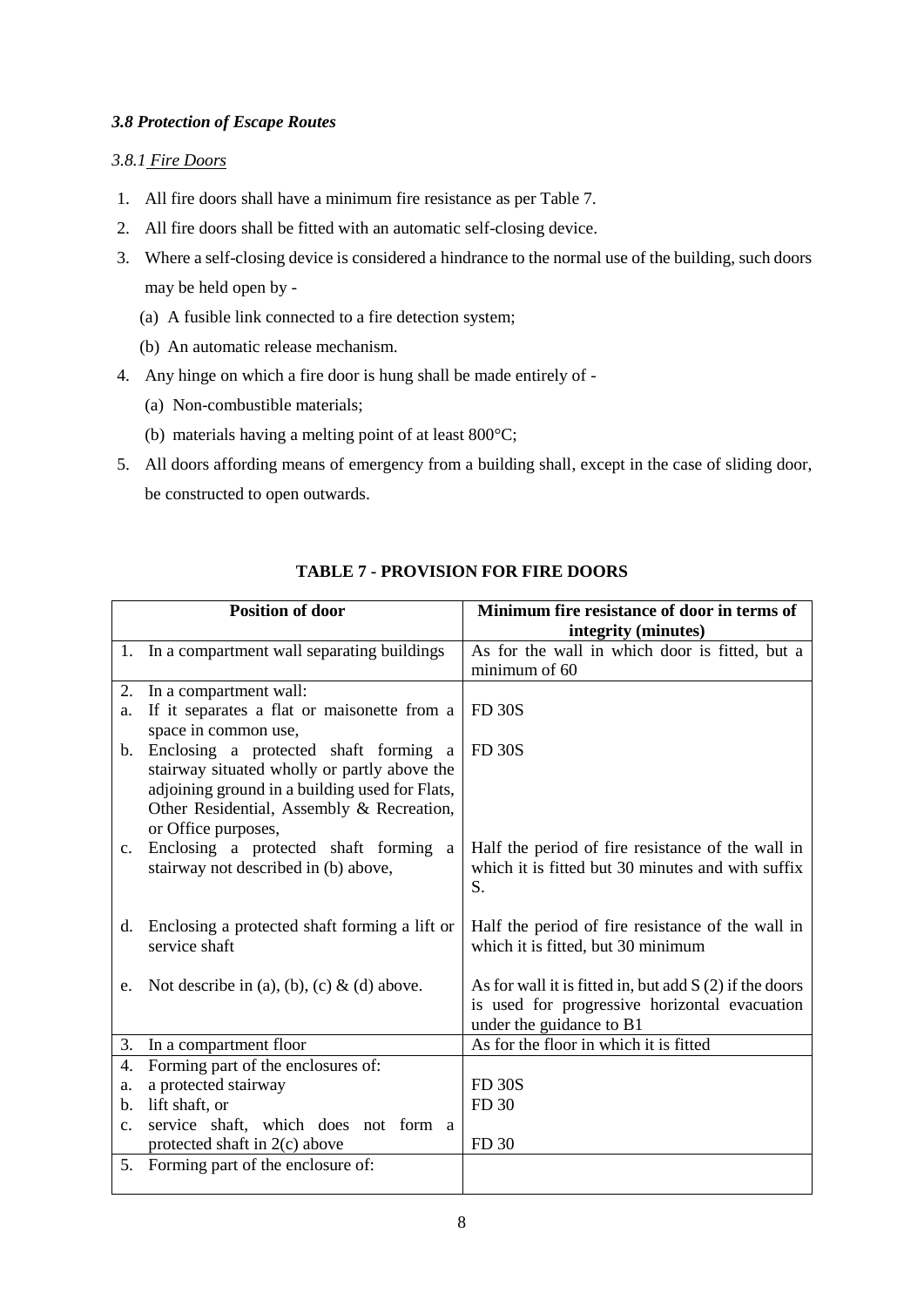| a. | a protected lobby approach (or protected     | <b>FD 30S</b> |
|----|----------------------------------------------|---------------|
|    | corridor) to a stairway                      | <b>FD 20S</b> |
| b. | any other protected corridor                 | <b>FD 30S</b> |
| c. | a protected lobby approach to a lift shaft   |               |
| 6. | Affording access to an external escape route | FD 30         |
| 7. | Sub-dividing                                 |               |
| a. | corridors connecting alternative exits       | <b>FD 20S</b> |
| b. | dead-end portions of corridors from the      |               |
|    | reminder of the corridors from the reminder  |               |
|    | of the corridor                              | <b>FD 20S</b> |
| 8. | Any door within a cavity barrier             | FD 30         |
| 9. | Any door forming part of the enclosures to a |               |
|    | protected entrance hall or protected landing |               |
|    | in a flat or maisonette;                     |               |
|    |                                              | FD 20         |
|    | 10. Any door forming part of the enclosure   |               |
| a. | to a place of special fire risk              |               |
| b. | to ancillary accommodation in care homes     | FD 30         |
|    |                                              |               |
|    |                                              | FD 30         |

#### *3.8.2 Staircase Enclosures*

Every stairway forming part of the escape route shall be enclosed in a protected shaft constructed of non-combustible materials.

Where between a stairway and the access to the open air at ground level there is a vestibule forming part of the same exit, the stairway enclosure shall be so constructed as to separate the vestibule from the remainder of the building (lobby approach).

Every stairway enclosure shall be enclosed by a combination of any of the following:

- (i.) Compartment walls
- (ii.) Compartment floors
- (iii.) External walls
- (iv.) The lowest floor of the building
- (v.) The roof of the building.

#### *3.8.3 Emergency Lighting of Escape Routes*

## **3.8.3.1 Exits**

- (a) Exits of all buildings, except for Purpose Group 1, shall be provided with emergency lighting facilities.
- (b) The minimum illuminance to be provided for all exits and the spacing for luminaires shall be in accordance with the requirements in MS 63 or BS 5266 - Code of practice for the emergency lighting of premises.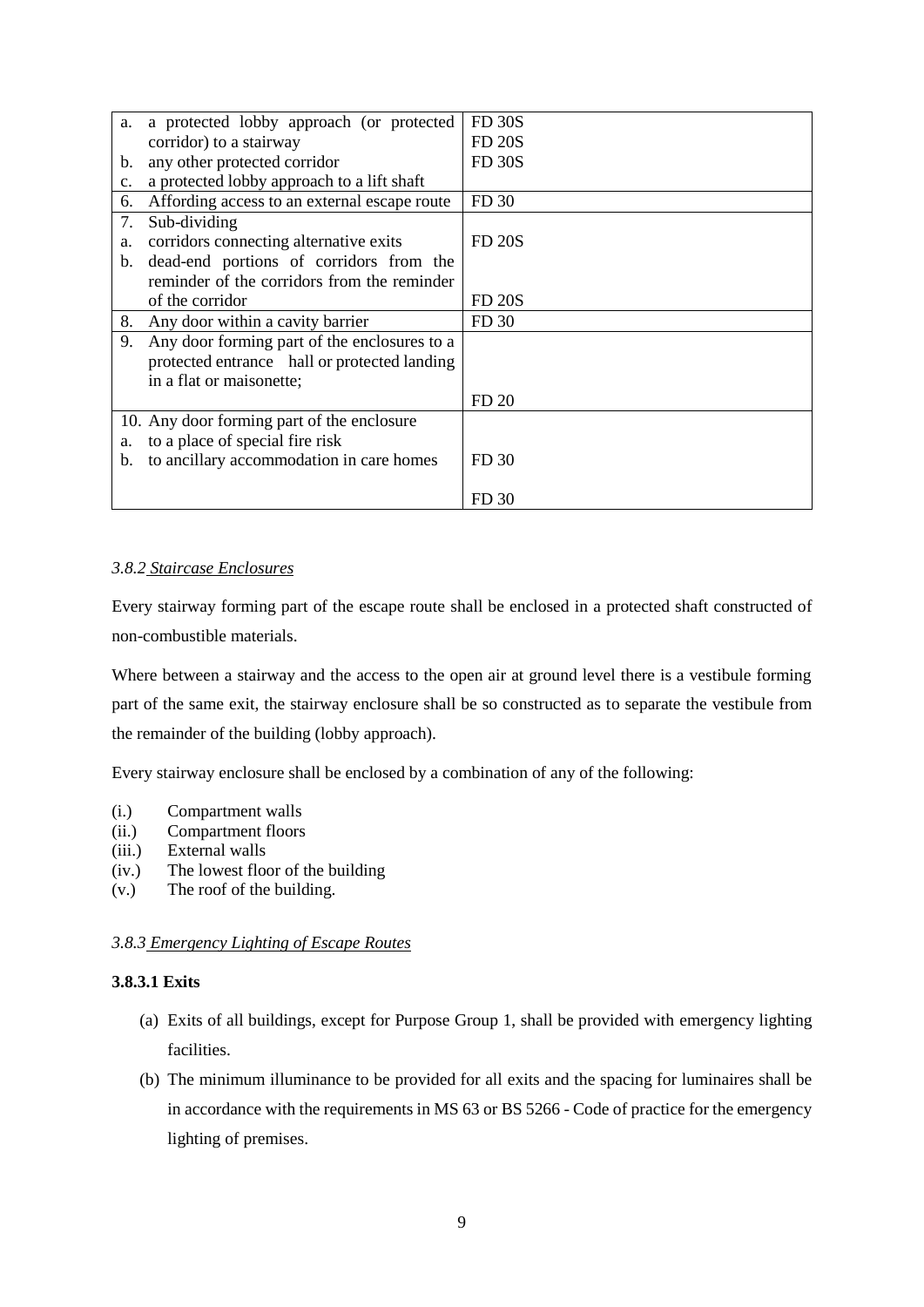(c) The delay between the failure of the electrical supply to normal lighting and the energisation of the exit lighting shall not exceed 1 second.

#### **3.8.3.2 Corridors and Lobbies**

- (a) Emergency lighting shall be provided in all corridors and lobbies of all buildings except Purpose Group 1.
- (b) The minimum level of illuminance, the spacing of luminaires and the maximum delay for emergency lighting shall be the same as that for the exit lighting.

## **3.8.3.3 Occupied Areas**

- (a) For all buildings except Purpose Group 1 ,emergency lighting shall be provided in the occupied areas following the guidelines below:
	- (i) along paths leading to corridors, lobbies and exits in all occupied areas
	- (ii) Over the whole of such area if there are no explicit paths leading to corridors, lobbies and exits.
- (b) Notwithstanding the requirements in (a) above, emergency lighting shall be provided in the following locations:
	- (i) Lift cars;
	- (ii) Generator rooms;
	- (iii)Basement car parks;
	- (iv) Fire pump rooms;
	- (v) Areas of refuge within the same building.
- (c) The minimum level of illuminance shall comply with the requirements in BS 5266.
- (d) The delay between the failure of the electrical supply to normal lighting and the energisation of the emergency lighting for occupied areas shall not exceed 15 seconds.

## **3.8.3.4 Fire-Fighting Facilities**

- (a) Fire alarm panels, fire alarm call points and fire-fighting equipment shall be adequately illuminated at all times so that they can be readily located.
- (b) The minimum level of illuminance shall comply with the requirements in BS 5266
- (c) The delay between the failure of the electrical supply to normal lighting and the energization of the emergency lighting for fire-fighting facilities shall not exceed 15 seconds.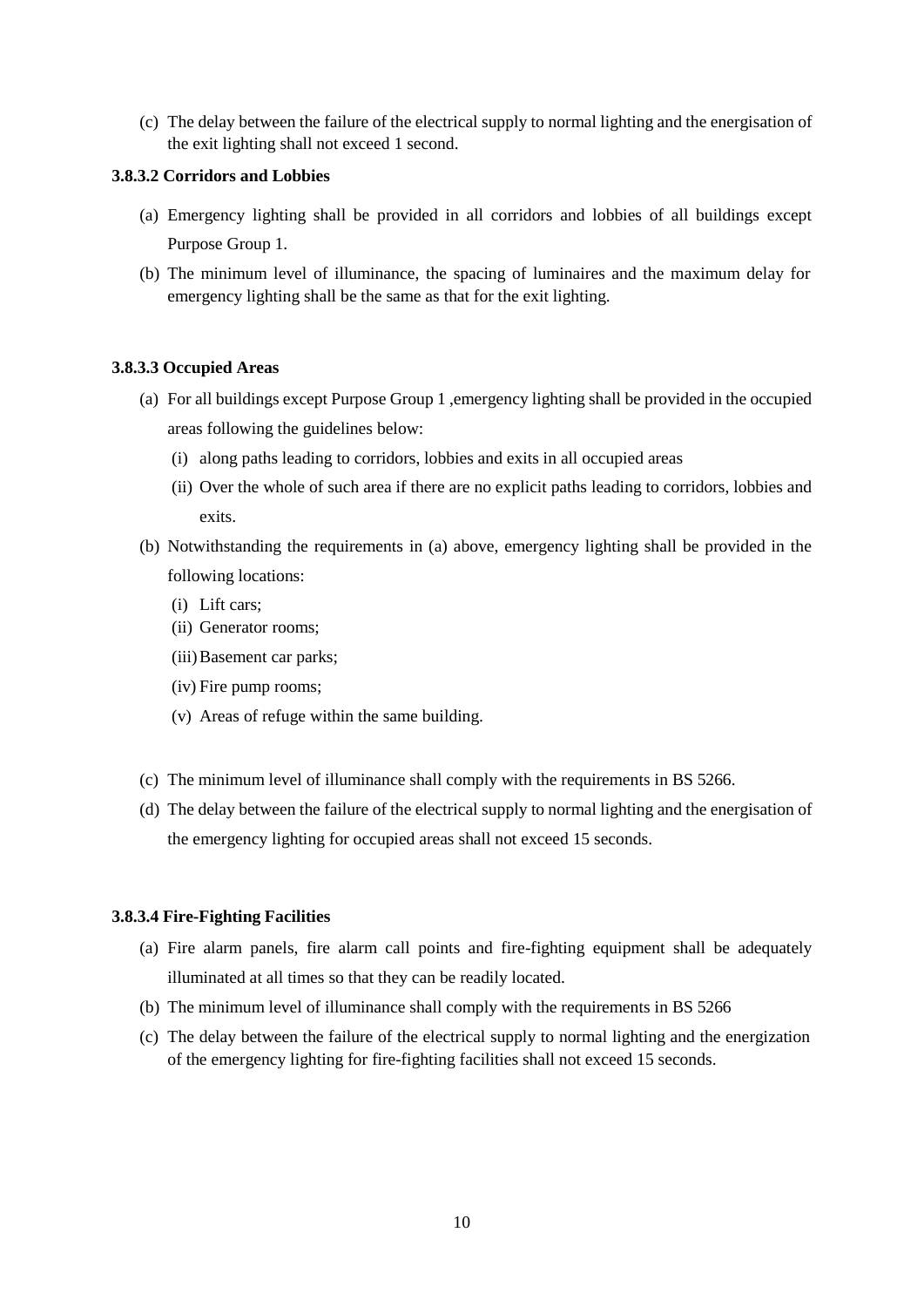## *3.8.4 Safety Signs*

- 1. In all buildings, except for Purpose Group 1, the exits on every floor shall be clearly indicated by an exit sign placed over the exit door. Such signs shall be placed so as to be clearly visible at all times. Exit sign shall also be provided for rooms that require it.
- 2. Except in dwellings, every doorway or other exit providing access to a means of escape, other than exits in ordinary use shall be marked by an exit sign in white marking / drawing of minimum size 100 mm high on a green background.
- 3. When the direction to the emergency exit may not be apparent to an occupant, an exit sign with an arrow indicating the direction to the exit shall be displayed.
- 4. If occupancy is permitted at night or if normal lighting levels are reduced during working times, exit signs shall be illuminated and emergency lighting shall be provided along escape routes.

## *3.8.5 Glazing Elements*

1. The use of glazed elements on escape routes shall be limited as per Table 8 unless they provide the same fire resistance as the structure where the glazed elements are fitted.

| <b>Construction and materials</b> |                                                                                                                                                                                                                                                                                                                                                                                                                                                                                                                                                                                                                                                                              | <b>Minimum thickness of</b><br>glazing in mm for a<br>period of |                    |
|-----------------------------------|------------------------------------------------------------------------------------------------------------------------------------------------------------------------------------------------------------------------------------------------------------------------------------------------------------------------------------------------------------------------------------------------------------------------------------------------------------------------------------------------------------------------------------------------------------------------------------------------------------------------------------------------------------------------------|-----------------------------------------------------------------|--------------------|
|                                   |                                                                                                                                                                                                                                                                                                                                                                                                                                                                                                                                                                                                                                                                              | 1 hour                                                          | $\frac{1}{2}$ hour |
| 1.                                | Glass, in direct combination with metal, the melting point of<br>which is not lower than 982.2 $\degree$ C, in square not exceeding 0.015<br>sq.m. in area                                                                                                                                                                                                                                                                                                                                                                                                                                                                                                                   |                                                                 |                    |
|                                   | Thickness of glass.                                                                                                                                                                                                                                                                                                                                                                                                                                                                                                                                                                                                                                                          |                                                                 | 6.35               |
| 2.                                | Glass reinforced with wire not less than 0.46 mm in diameter laid<br>to a square mesh measuring 12.70 mm from centre to centre of<br>wire, and electrically welded at the intersections, or laid to a<br>hexagonal mesh measuring 25.40 mm across the flat side<br>Thickness of glass<br>In windows, doors, borrowed lights, lanterns and skylights, glass<br>complying with paragraphs 1 or 2 of this Table shall be fixed with<br>wood or metal beads or with a glazing compound in conjunction<br>with sprigs or clips in panels not exceeding 0.372 sq.m. in area in<br>timber frames (fixed shut) having a minimum width and thickness<br>of 44.45 mm clear of rebates. |                                                                 | 6.35               |
| 3.                                | Glass reinforced with wire as in paragraph 2 of this Table, in                                                                                                                                                                                                                                                                                                                                                                                                                                                                                                                                                                                                               |                                                                 |                    |
|                                   | windows, doors, borrowed lights, lanterns and skylights, fixed<br>with metal beads in panels not exceeding 1.115 sq.m in metal<br>frames (fixed shut) all metal having a melting point not lower<br>than 982.2 $\degree$ C, the thickness of glass                                                                                                                                                                                                                                                                                                                                                                                                                           | 6.35                                                            | 6.35               |

## **TABLE 8 – LIMITATIONS OF GLAZING ELEMENTS**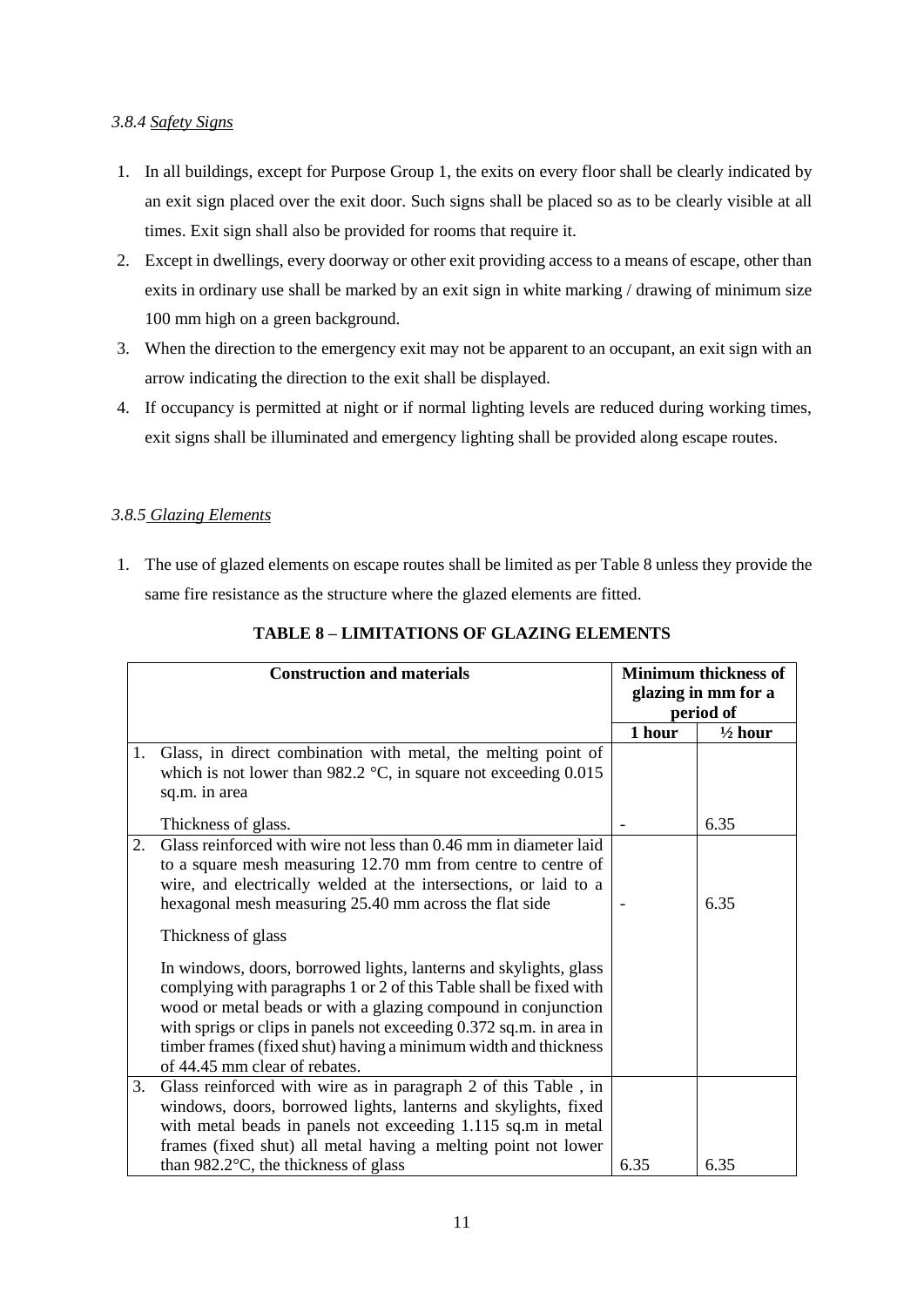| Glass bricks or blocks in walls.                                                                                                                                                                                                                                                                                                                                                                                                                                                                                                                                        | 98.43 |
|-------------------------------------------------------------------------------------------------------------------------------------------------------------------------------------------------------------------------------------------------------------------------------------------------------------------------------------------------------------------------------------------------------------------------------------------------------------------------------------------------------------------------------------------------------------------------|-------|
| Laid in cement/ lime/ sand mortar with light wire reinforcing<br>mesh in every third horizontal joint in a panel not exceeding 2.438<br>m in width or height set along the sides and head into recesses in<br>the surrounding non-combustible construction. The depth of such<br>recessed shall be not less than 25.40 mm, the glass blocks<br>extending into the recesses to a depth of 12.70 mm and bedded<br>upon layer of glass fibre. A non-hardening mastic shall be used<br>to fill the spaces between the sides of the recesses and the faces<br>of the panels. |       |

## *3.8.6 Ventilation*

- 1. Any system of ventilation shall be designed so that in case of a fire the air movement in the building is directed away from protected escape routes and exits; or that the system is closed down.
- 2. Where a pressurisation system is installed, ventilation and air conditioning systems in the building shall be compatible with it when operating under fire conditions.
- 3. A mechanical ventilation system is required for car parking area in basement having a minimum of 9 air change per hour and shall be independent of any systems serving other parts of the building.
- 4. In any building of which the habitable height exceeds 24 m, any internal exit staircases without adequate provision for natural ventilation shall be pressurised.

## *4:0 INTERNAL FIRE SPREAD STRUCTURAL PROTECTION*

- 4.1 The building shall be so constructed that, in the event of fire, its stability will be maintained for a reasonable period.
- 4.2 The building or any altered part of the building shall be sub-divided into compartments where there is necessary to inhibit the spread of fire in the building.
- 4.3 Concealed spaces in the structure or fabric of the building or any extended part of the building shall be fire stopped and sub-divided where this is necessary to inhibit the unseen spread of fire and smoke.
- 4.4 A wall common to two or more buildings shall offer adequate resistance to the spread of fire and smoke.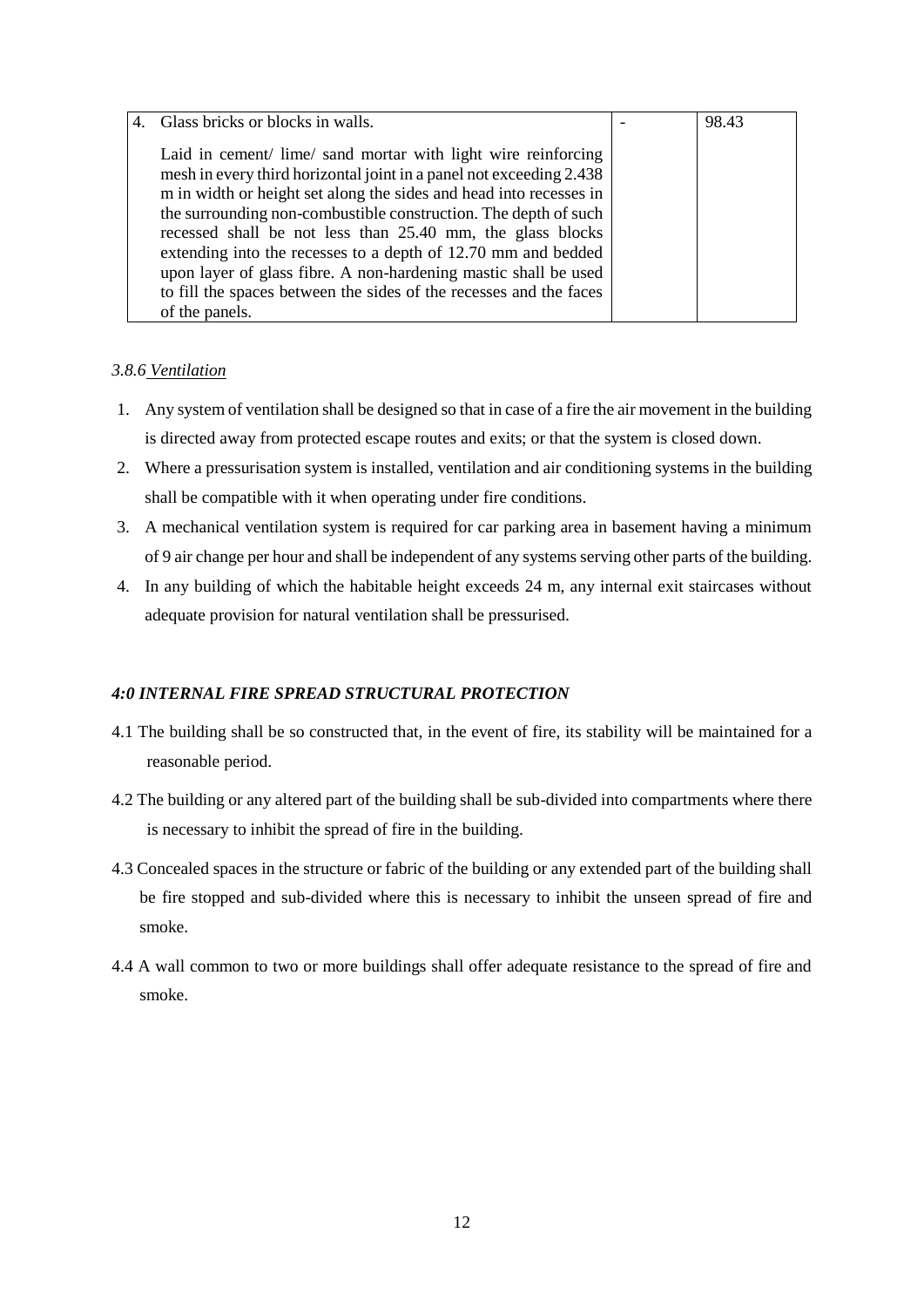4.5 The fire resistance of an element of structure shall be in accordance to Table 9.

|    | Part of building                                                               | Minimum provisions when tested to BS<br>476: Part 20-23 (minutes) |                  |                   | <b>Method of</b><br>exposure |
|----|--------------------------------------------------------------------------------|-------------------------------------------------------------------|------------------|-------------------|------------------------------|
|    |                                                                                | <b>Stability</b>                                                  | <b>Integrity</b> | <b>Insulation</b> |                              |
|    | 1. Structural frame, beam or column                                            | $\ast$                                                            | no               | no                | exposed                      |
|    |                                                                                |                                                                   | requirement      | requirement       | faces                        |
|    | 2. Loadbearing wall which is not also an                                       | $\ast$                                                            | no               | no                | each side                    |
|    | external<br>wall,<br>separating<br>wall,                                       |                                                                   | requirement      | requirement       | separately                   |
|    | wall<br><b>or</b><br>protecting<br>compartment<br>structure (See 4, 5, 6 or 7) |                                                                   |                  |                   |                              |
|    | 3. Floors                                                                      |                                                                   |                  |                   | from                         |
|    | (a) floor in upper storey of a 2- storey                                       | 30                                                                | 15               | 15                | underside                    |
|    | dwelling house (but not over a garage)                                         |                                                                   |                  |                   | (Note 1)                     |
|    | (b) any other floor<br>(including)<br>a                                        | $\ast$                                                            | $\ast$           | $\ast$            | from                         |
|    | compartment floor)                                                             |                                                                   |                  |                   | underside                    |
|    |                                                                                |                                                                   |                  |                   | (Note 1)                     |
|    | 4. External walls                                                              |                                                                   |                  |                   | each side                    |
|    | (a) any part less than 1m from point on                                        | $\ast$                                                            | $\ast$           | $\ast$            | separately                   |
|    | relevant boundary                                                              |                                                                   |                  |                   |                              |
|    | (b) any part of the wall of a building used                                    | $\ast$                                                            | $\ast$           | 15                | from inside                  |
|    | for Assembly purposes which is 1m or                                           | $\ast$                                                            | $\ast$           | $\ast$            | from outside                 |
|    | more from the relevant boundary and is<br>described in Note 2                  | (max. 60)                                                         | (max. 60)        | (max. 60)         |                              |
|    |                                                                                |                                                                   |                  |                   |                              |
|    | (c) any part 1 m. or more from the relevant                                    | $\ast$                                                            | $\ast$           | 15                | from inside                  |
|    | boundary and is not a part described in                                        |                                                                   |                  |                   |                              |
| 5. | (b) above<br>Separating wall                                                   | $\ast$                                                            | $\star$          | $\ast$            | each side                    |
|    |                                                                                | (min.60)                                                          | (min.60)         | (min.60)          | separately                   |
| 6. | Compartment wall                                                               | $\ast$                                                            | $\ast$           | $\ast$            | each side                    |
|    |                                                                                |                                                                   |                  |                   | separately                   |
|    | 7. Protecting structure any part                                               | $\ast$                                                            | $\ast$           | $\ast$            | each side                    |
|    |                                                                                |                                                                   |                  |                   | separately                   |
|    | 8. Wall separating an attached or integral                                     | $\ast$                                                            | $\ast$           | $\ast$            | from garage                  |
|    | garage from a dwelling house                                                   |                                                                   |                  |                   | side                         |
|    | 9. Doors                                                                       | no                                                                | $\ddot{}$        | $\mathbf{u}$      | each side                    |
|    | (a) in a separating wall                                                       | provision                                                         | (min.60)         | provision***      | separately<br>when fitted    |
|    |                                                                                |                                                                   |                  |                   | in its frame                 |
|    | (b) in a compartment wall if it separates a                                    | no                                                                | 30               | no                | each side                    |
|    | flat or maisonette from a space in                                             | provision                                                         |                  | provision***      | separately                   |
|    | common use                                                                     |                                                                   |                  |                   | when fitted                  |
|    |                                                                                |                                                                   |                  |                   | in its frame                 |
|    | (c) in a compartment wall or floor not                                         | no                                                                | $\ddot{+}$       | no                | each side                    |
|    | described in (b) above                                                         | provision                                                         |                  | provision***      | separately                   |
|    |                                                                                |                                                                   |                  |                   | when fitted                  |
|    |                                                                                |                                                                   |                  |                   | in its frame                 |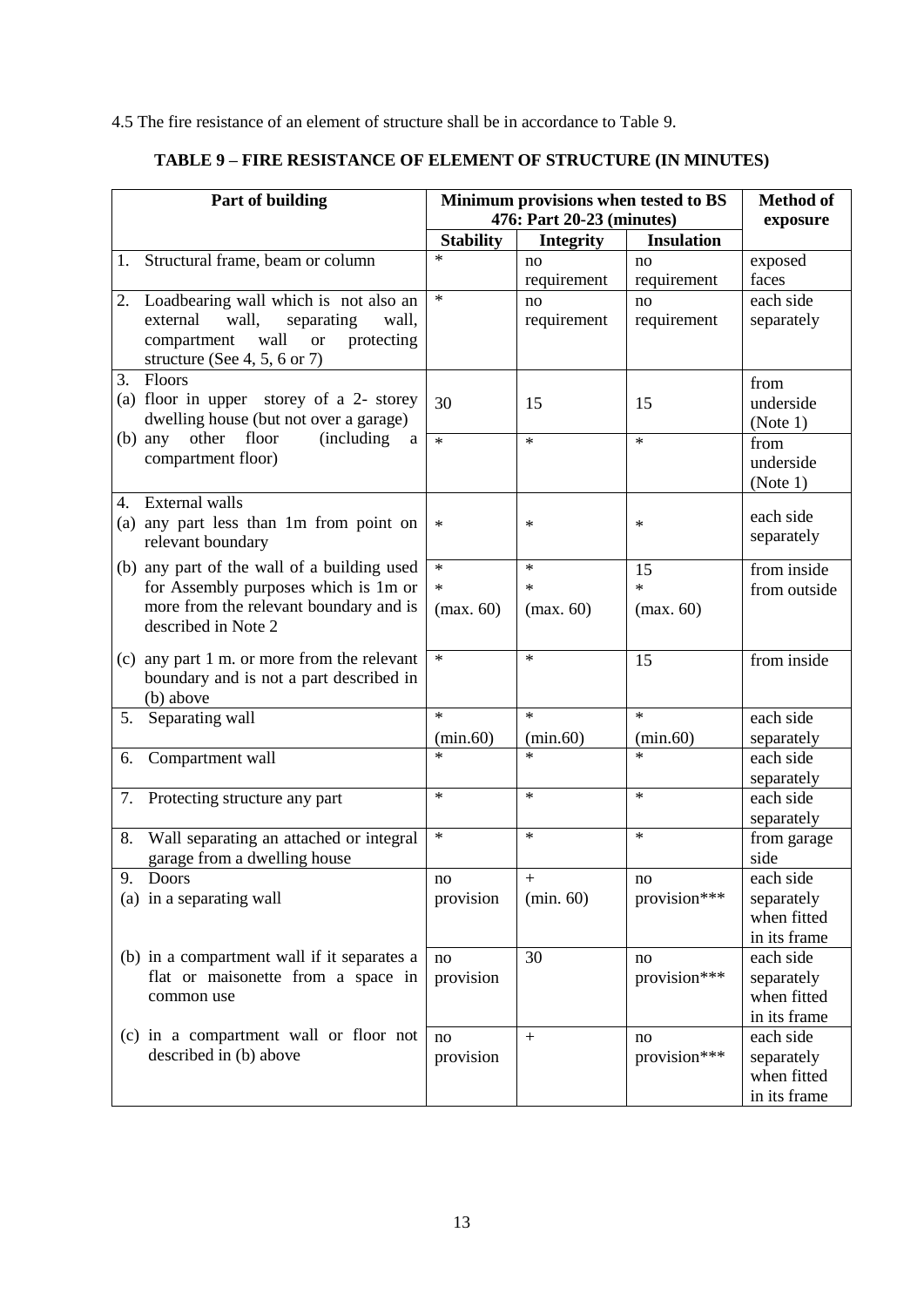| (d) in a protecting protecting situated<br>wholly or partly adjoining ground in a<br>building used for Flats, building Other<br>Residential, Assembly or<br>Office<br>purposes | no<br>provision | 30               | no<br>provision*** | each side<br>separately<br>when fitted<br>in its frame |
|--------------------------------------------------------------------------------------------------------------------------------------------------------------------------------|-----------------|------------------|--------------------|--------------------------------------------------------|
| (e) in a protecting structure not described<br>in (d) above                                                                                                                    | no<br>provision | $**$<br>(min.30) | no<br>provision*** | each side<br>separately<br>when fitted<br>in its frame |
| any other door (including a door in a<br>(f)<br>cavity barrier and a door between a<br>dwelling house and garage)                                                              | no<br>provision | 30               | no<br>provision*** | each side<br>separately<br>when fitted<br>in its frame |
| 10. Casing around a drainage system                                                                                                                                            | 30              | 30               | $30 + +$           | from outside                                           |
| 11. Cavity Barriers<br>(a) cavity barrier 1m x 1m or Larger                                                                                                                    | 30              | 30               | 15                 | each side<br>separately                                |
| (b) any other cavity barrier                                                                                                                                                   | 30              | 30               | no provision       | each side<br>separately                                |
| ceiling<br>(c)                                                                                                                                                                 | 30              | 30               | 30                 | from<br>underside                                      |

++ No provision for insulation if the casing is more than 50mm from any pipe in the enclosure (except a pipe passing through the casing).

#### **Notes**

- \* Period of fire resistance as specified.
- + Period of fire resistance for the wall or floor in which the door is situated.
- \*\* Half the period of fire resistance for the wall or floor in which the door is situated.
- \*\*\* This exemption does not apply to fire-rated glass door.
- 1 A suspended ceiling should only be relied on to contribute to the fire resistance of the floor if the ceiling meets the appropriate provisions given in Table 14.
- 2 Any part of the wall which is 7.5m or less above the ground, or above a roof or any other part of the building to which people have access, if the building has 2 or more storeys.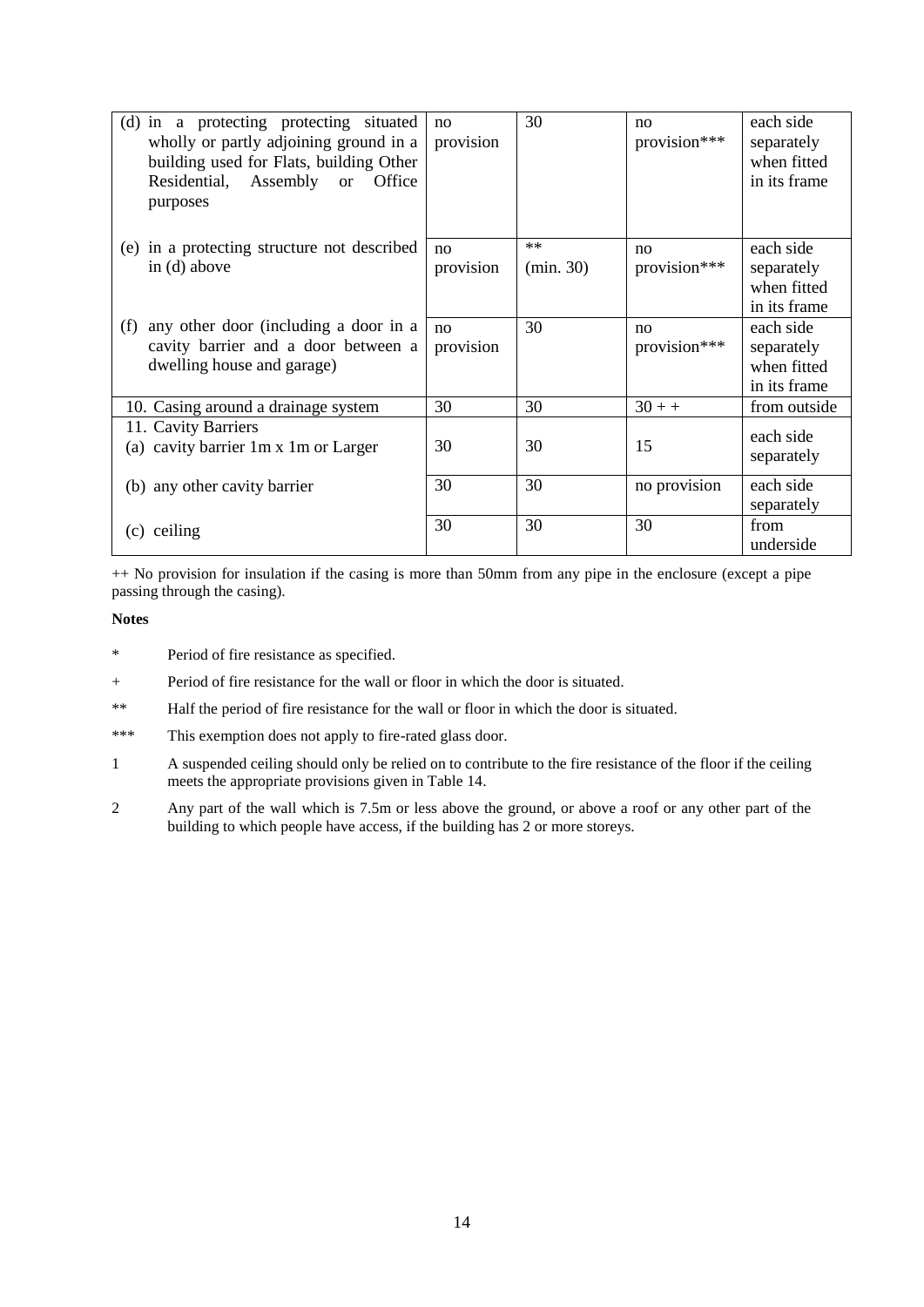4.6 Buildings shall be compartmented to reduce the risk of internal fire spread as provision made in Tables 10 & 11.

| Group              | <b>Conditions</b>                                    |  |  |
|--------------------|------------------------------------------------------|--|--|
|                    | <b>Residential Dwelling</b>                          |  |  |
|                    | (a) Any wall which separate a house in terrace is    |  |  |
|                    | to be constructed as a compartment wall.             |  |  |
| 1                  | (b) Any floor except when it is in a maisonette.     |  |  |
|                    | (c) Any wall separating a flat or maisonette from    |  |  |
|                    | another part of the buildings.                       |  |  |
|                    | (d) Any wall enclosing a refuge chamber.             |  |  |
|                    | (a) Any floor                                        |  |  |
|                    | (b) Any wall dividing a building<br>into             |  |  |
| 2 & 3              | compartments with a floor space<br>not               |  |  |
|                    | exceeding                                            |  |  |
|                    | (i) $3000 \text{ m}^2$ for single storey building.   |  |  |
|                    | (ii) $2000 \text{ m}^2$ for multi – storey building. |  |  |
|                    | Except in single storey building, any wall<br>(a)    |  |  |
|                    | required to sub divide a building must follow        |  |  |
|                    | the size limit on compartments in Table 11.          |  |  |
|                    | (b) Any floor, if the building or separated part     |  |  |
|                    | has a storey with a floor in excess of 30            |  |  |
|                    | metres above ground level.                           |  |  |
| $4, 5, 6, 7, \& 8$ | (c) If the building has one or more basements,       |  |  |
|                    | the floor of ground storey.                          |  |  |
|                    | (d) If the building is part of a shopping complex,   |  |  |
|                    | any wall or floor.                                   |  |  |
|                    | (e) Special risks:- generator room, spraying         |  |  |
|                    | room, boiler room, storage of dangerous              |  |  |
|                    | goods & chemicals.                                   |  |  |

**TABLE 10 - PROVISION OF COMPARTMENTATION**

## **TABLE 11 - MAXIMUM DIMENSION OF BUILDING OR COMPARTMENT**

| <b>Compartments</b>                                                                                               | <b>Maximum Floor</b><br>Area | <b>Maximum</b><br><b>Cubical Extent</b> |
|-------------------------------------------------------------------------------------------------------------------|------------------------------|-----------------------------------------|
| Compartment below ground level. No compartment to<br>comprise more than one storey.                               | $2000m^2$                    | 7500 <sup>3</sup>                       |
| Compartments between average ground level and a height of<br>24m. No compartment to comprise more than 3 storeys. | $4000m^2$                    | 15000m <sup>3</sup>                     |
| Compartments above a height of 24m from average ground<br>level. No compartment to comprise more than one storey. | $2000m^2$                    | 7500 <sup>3</sup>                       |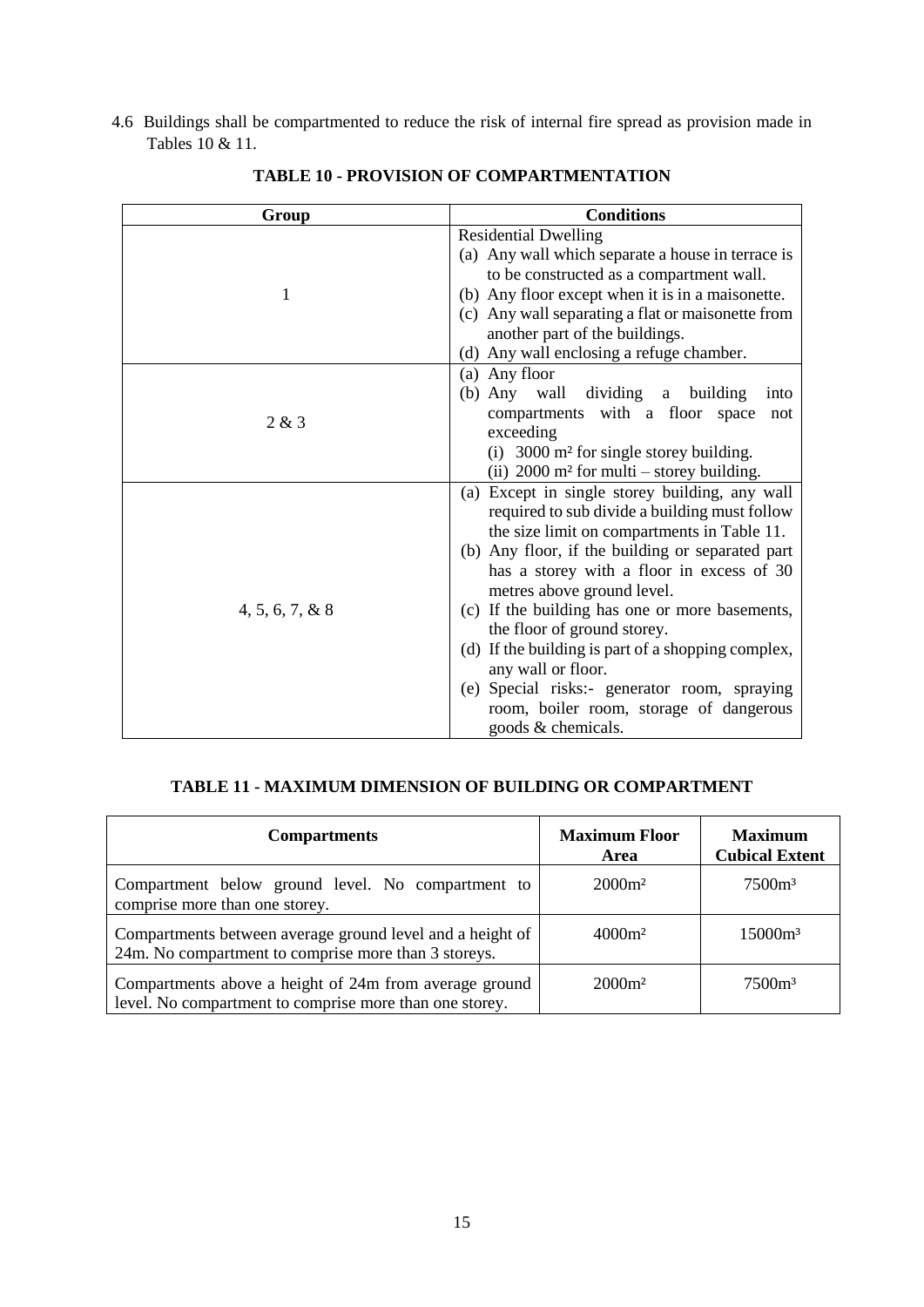#### *4.7 Permitted Openings in Compartment Walls and Floors*

Any compartment wall or compartment floor shall be imperforate except for any one or more of the following;

- (i) An opening fitted with a door, which complies with the same fire resistance as that required for the wall.
- (ii) An opening for a protected shaft.
- (iii)An opening for a ventilation duct provided that the space surrounding the duct is fire stopped and that any duct of greater cross sectional area than  $0.02 \text{ m}^3$  is fitted with an automatic fire shutter where it passes through a compartment wall or compartment floor.
- (iv) An opening for a pipe which
	- (a) Is not a flue pipe and
	- (b) Does not exceed 150mm diameter where the pipe is made of non combustible material and
	- (c) Where the space surrounding the pipe is fire stopped at the point it passes through the compartment floor.
- (v) An opening for a chimney, ventilation duct or duct encasing one or more flues or a refuse duct where a construction is made of non combustible material with a period of fire resistance equal to that of the compartment wall or compartment floor and the space surrounding the chimney or duct is fire stopped.

#### *4.8 Junctions with Compartment Walls, Floors and Roof*

- 1. Where a compartment wall or compartment floor forms a junction with any other element of structure comprising:
	- (i) Any other compartment wall or compartment floor or
	- (ii) any external wall or
	- (iii) any part of a structure enclosing a protected shaft

such elements shall be bonded together or shall be fire stopped.

- 2. Where any compartment wall forms a junction with the roof, the junction shall be so formed as to ensure that the effectiveness of the fire resistance is not impaired.
- 3. No combustible material shall be built into, carried through, or across the ends of any compartment wall or compartment floor in such a manner as to render ineffective the resistance of the wall or floor to the effects and spread of fire.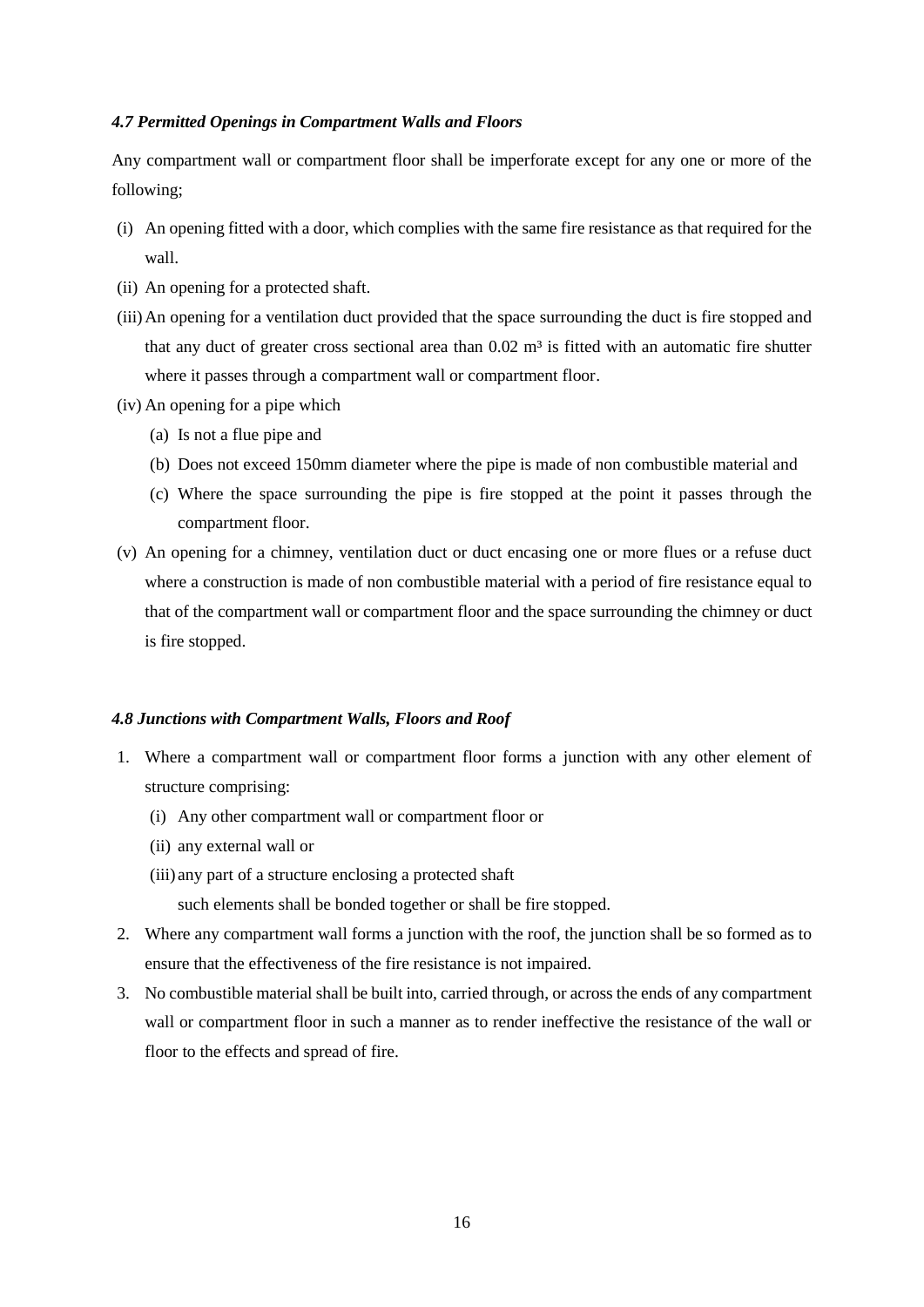#### *4.9 Protected Shaft*

- 1. A protected shaft shall not be used for any purpose other than that specified in the definition except that if required it may contain
	- (i) Any pipe or duct other than specified in paragraph 3(i) below
	- (ii) Sanitary accommodation or wash or both
- 2. Every protecting structure required to have a fire resistance of one hour or more shall be constructed wholly of non-combustible materials.
- 3. The permitted opening in a protecting structure shall be either one or more of the following:-
	- (i) An opening for a pipe the periphery of which is fire stopped;
	- (ii) An opening fitted with a door which has half the fire resistance as that of the protecting structure.
	- (iii)An opening for a ventilation duct; the periphery of which is fire stopped.
- 4. A protected shaft containing a stairway, escalator or lift.
	- (i) Shall not contain a pipe conveying gas or oil or a ventilating duct;
	- (ii) May have an opening for the passage of cables operating the lift into the room containing the lift motor provided that the opening is at the bottom of the shaft and is as small as practicable.
- 5. If a protected shaft serves or contains a ventilating duct, the duct shall be fitted with automatic fire shutters in such positions so as to reduce as far as practicable the risk of fire spreading to any other compartment;

#### *4.10 Concealed Spaces*

- 1. Concealed spaces in building shall be interrupted by construction of cavity barriers to restrict the spread of smoke and flame.
- 2. Cavity barriers shall be used to close the edges of cavities around openings through a wall, floor and any other part of the construction which contain a cavity.
- 3. Cavity including roof spaces and suspended ceilings shall be interrupted by cavity barriers formed by a wall, floor, ceiling, roof or other part of the construction around the cavity.
- 4. Such cavity barriers shall be of fire resisting construction equal to the provision for that required of the element of structure around the cavity.
- 5. Cavities including roof spaces, unless otherwise permitted, shall be sub divided so that the maximum distance between cavity barriers shall not exceed the relevant dimensions given in Table 12.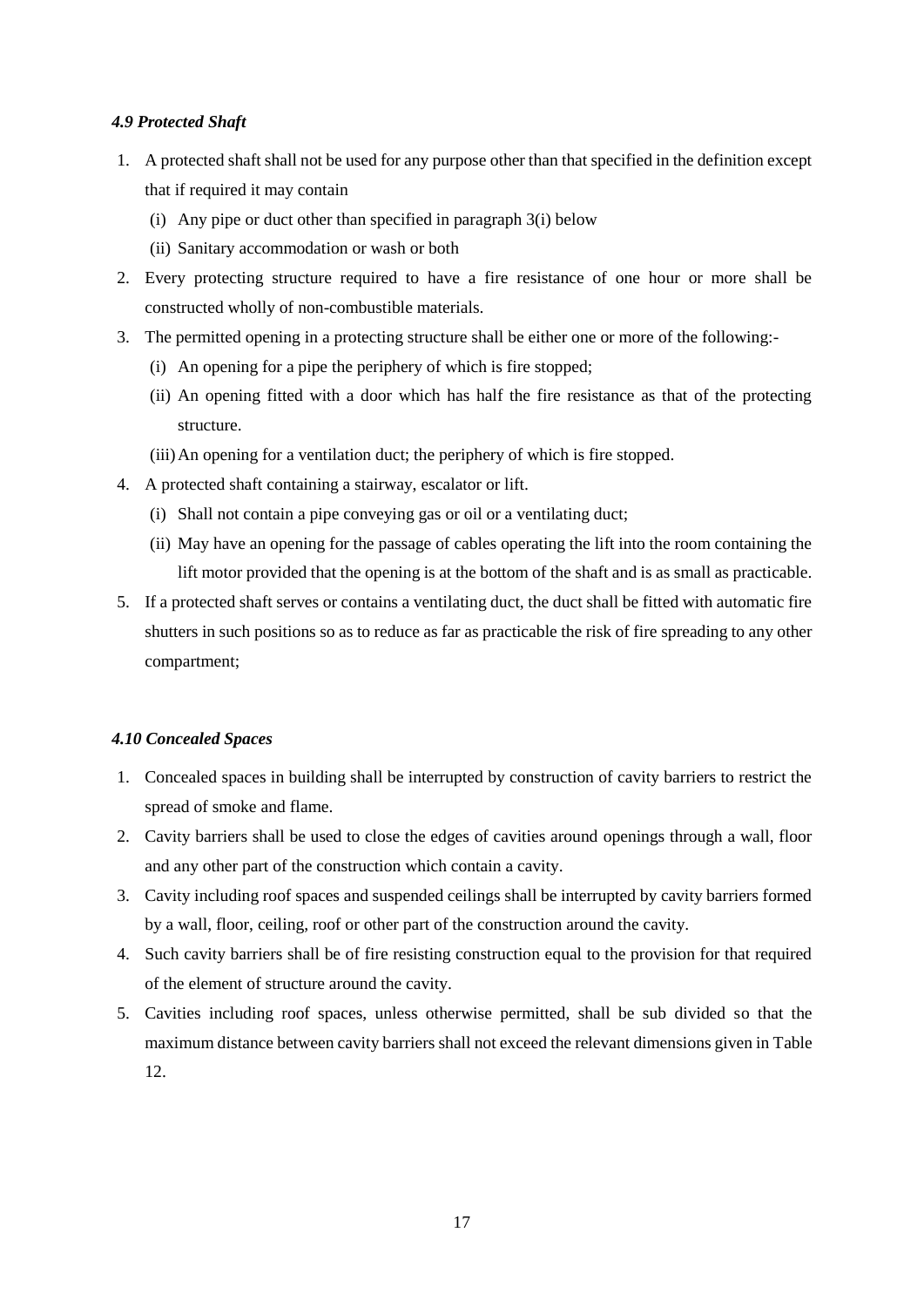| <b>Location of Cavity</b> | <b>Purpose Group of</b><br><b>Building or</b><br>Compartment | <i>*Class of Surface</i><br><b>Expose in Cavity</b> | Max. Dimension in any<br><b>Direction</b> |
|---------------------------|--------------------------------------------------------------|-----------------------------------------------------|-------------------------------------------|
| Between roof              | I & H                                                        | any                                                 | No limit                                  |
| and ceiling               | other                                                        | any                                                 | 20m                                       |
| Any other                 | any                                                          | Class O                                             | 20m                                       |
| cavity                    | any                                                          | any                                                 | 8 <sub>m</sub>                            |

#### **TABLE 12 – MAXIMUM DIMENSIONS OF CAVITIES**

\* Excluding surface of any pipe, cable, conduit or insulation of any pipe.

#### *4.11 Fire Stop*

- 1. Every fire stop required by the provisions of these regulation shall be so formed and positioned as to prevent or retard the passage of fire.
- 2. Any fire stop provided around a pipe duct or in a cavity shall be: Made of non-combustible materials and so formed as not to restrict essential thermal movement.
- 3. Every fire stop formed as a seal between two or more elements of structure shall be made of noncombustible material.
- 4. Every cavity in an element of structure which is continuous throughout the whole or part of the element of structure shall be fire stopped at the junction with another element of structure or in a roof space.
- 5. The requirement in a wall or floor for a fire stop if it is constructed of combustible material shall be deemed to be satisfactory if.
- 6. It is constructed of timber not less than 40mm thick.

#### <span id="page-19-0"></span>**5:0 INTERNAL FIRE SPREAD (SURFACES)**

5.1 In order to inhibit the spread of fire within the building surfaces of materials used on walls and ceilings.

- (a) Shall offer adequate resistance to the spread of flame over their surfaces and
- (b) Shall have, if ignited, a rate of heat release which is reasonable in the circumstances.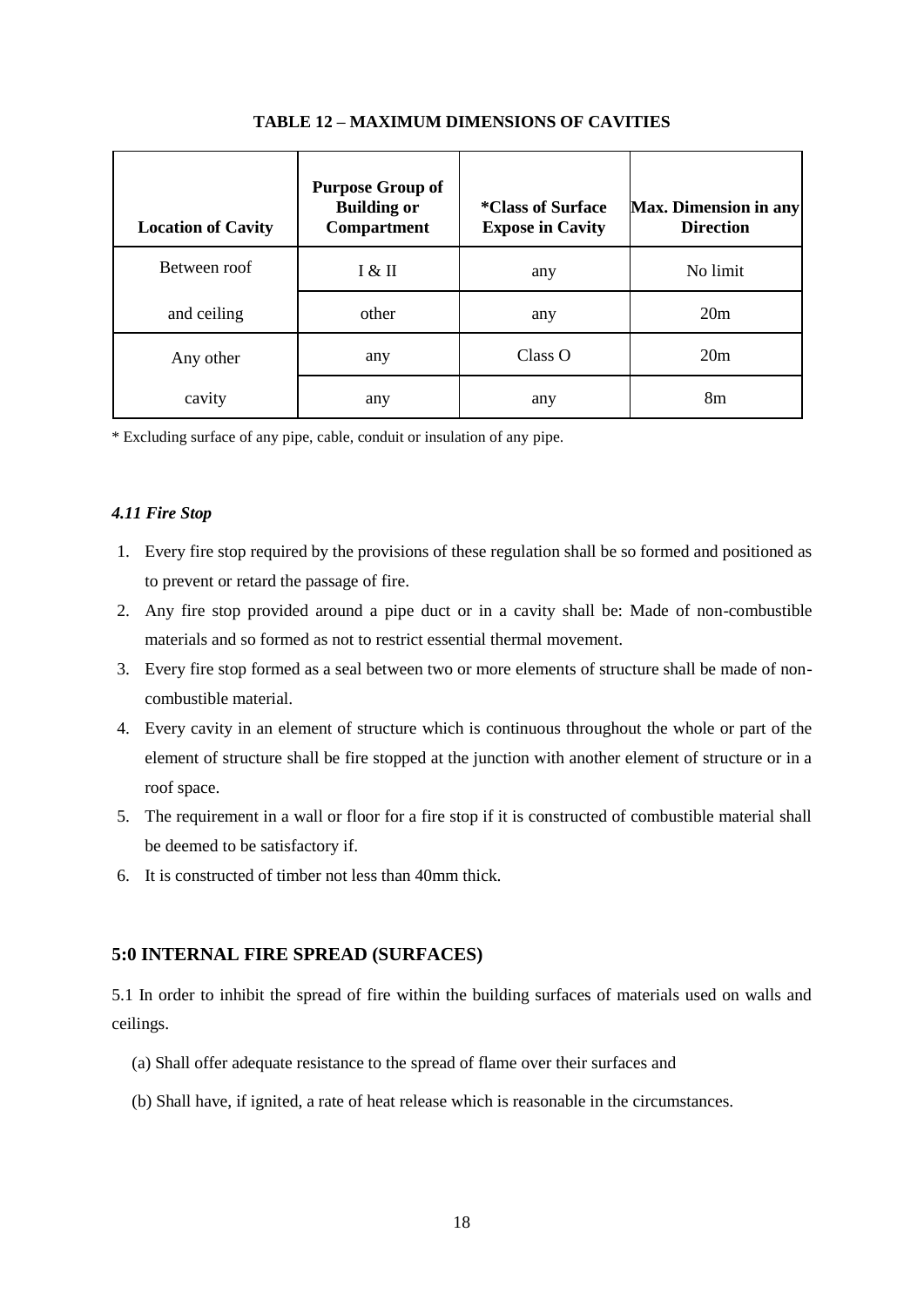5.2 The surface linings of walls and ceilings shall meet the classification as per Table 13

| Location                                                                                                       | Class |
|----------------------------------------------------------------------------------------------------------------|-------|
| Small rooms of area not more than $4m2$ in a<br>residential building and 30m <sup>2</sup> in a non-residential | 3     |
| building                                                                                                       |       |
| Other rooms                                                                                                    |       |
| Circulation spaces within dwellings                                                                            |       |
| Other circulation spaces including the common<br>areas of flats and maisonettes                                |       |

## **TABLE 13 - CLASSIFICATION OF LININGS**

5.3 For the purpose of the performance of wall linings, a wall includes:

- (a) The surface of glazing ( except glazing in doors), and
- (b) Any part of a ceiling which slopes at an angle of more than 70° to the horizontal.

5.4 For the purposes of the performance of ceiling linings a ceiling includes:

- (a) The surface of glazing
- (b) Any part of a wall which slopes at an angle of 70° less to the horizontal.

## *5.5 Suspended ceilings*

A suspended ceiling shall satisfy paragraph 6.2. If the assembly is to achieve 60 minutes fire resistance or more, shall also meet the provisions of a type D ceiling of the Table 14.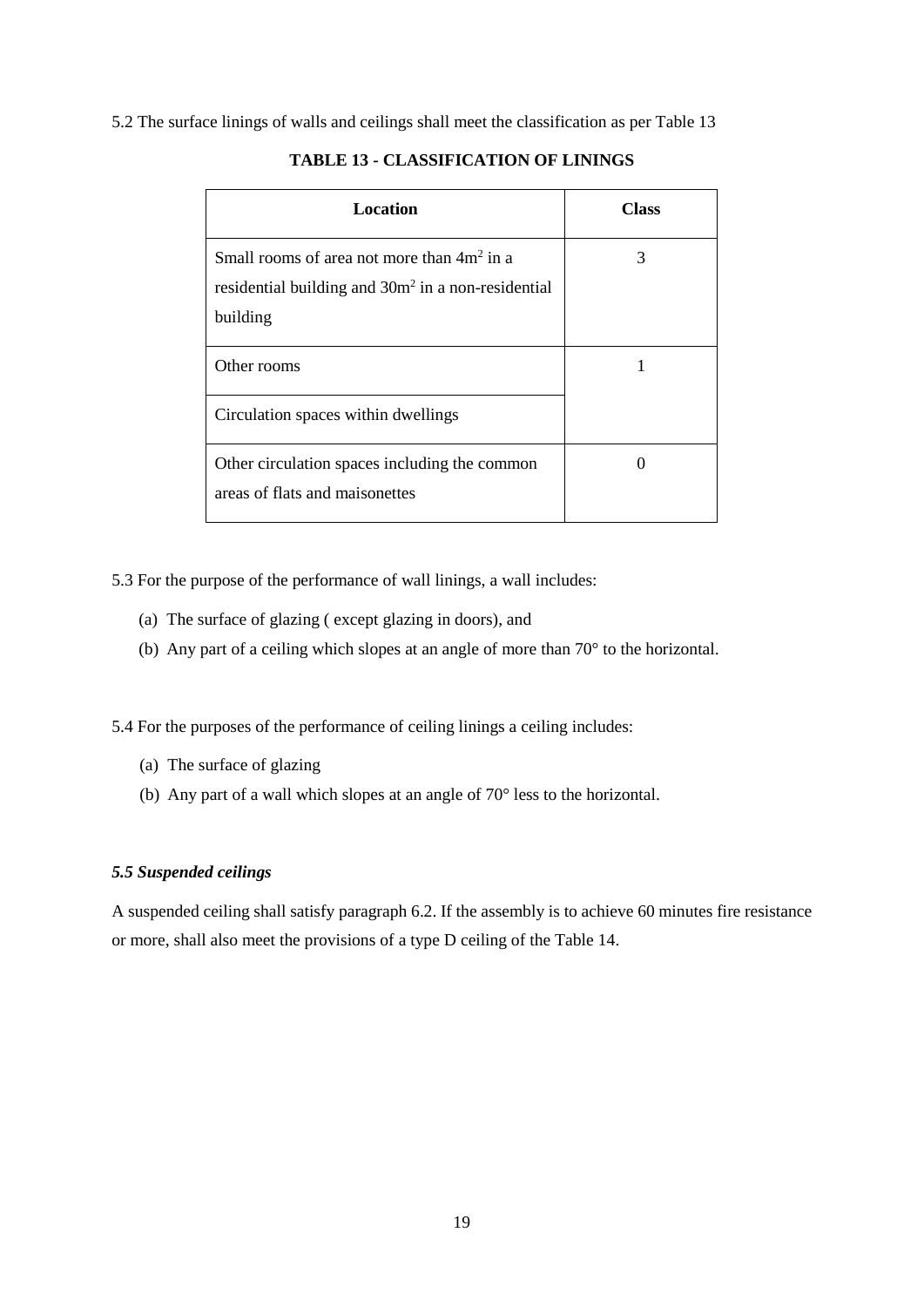|  | <b>TABLE 14 - LIMITATION ON FIRE-PROTECTING SUSPENDED CEILINGS</b> |  |
|--|--------------------------------------------------------------------|--|
|--|--------------------------------------------------------------------|--|

| <b>Height of</b><br>building | <b>Type of floor</b> | <b>Required fire</b><br>resistance of floor | <b>Description of</b><br>suspended ceiling                                                                                                                                          |
|------------------------------|----------------------|---------------------------------------------|-------------------------------------------------------------------------------------------------------------------------------------------------------------------------------------|
| less than 15m                | Non-Compartment      | 1 hour or less                              | Surface of ceiling exposed within the<br>cavity not lower than                                                                                                                      |
|                              | Compartment          | Less than 1 hour                            | Class I (as to surface spread of flame).                                                                                                                                            |
|                              | Compartment          | 1 hour                                      | Surface of ceiling exposed within the<br>cavity not lower than Class O (as to<br>surface spread of flame); supports and<br>fixing for the ceiling non-<br>combustible.              |
| 15 m or more                 | Any                  | 1 hour or less                              | Surface of ceiling exposed within the<br>cavity not lower than Class O (as to<br>surface spread of flame) and jointless;<br>supports and fixing for the ceiling<br>non-combustible. |
| Any                          | Any                  | More than 1 hour                            | Ceiling of non-combustible<br>construction and jointless; supports<br>and fixings for the ceiling non-<br>combustible.                                                              |

## *5.6 Rooflights*

Rooflights shall meet the relevant classification in para 5.2. However plastic rooflights with at least a class 3 rating may be used where para 5.2 calls for a higher standard, provided the limitations in Table 15 and in Table 16 are observed.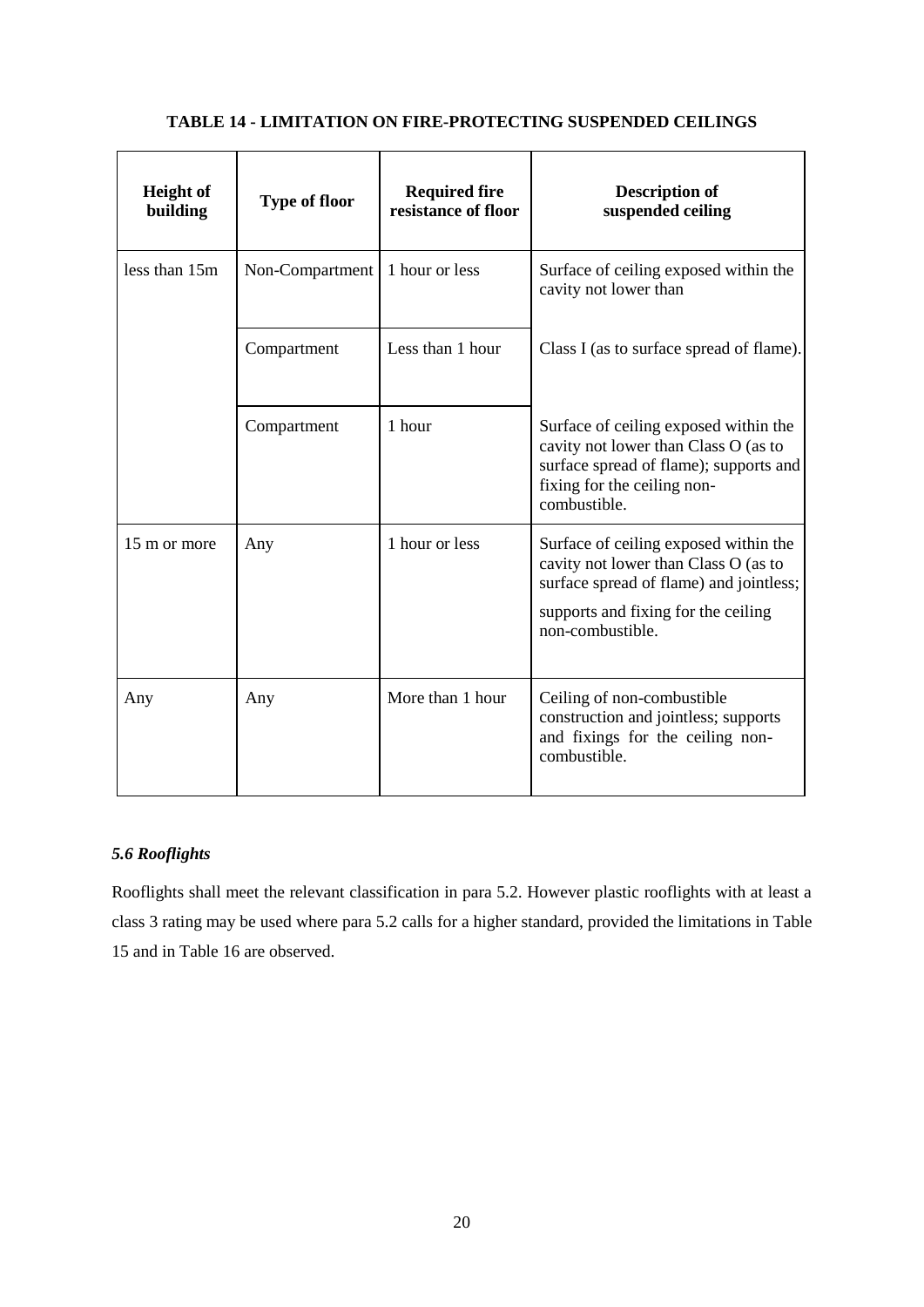# **TABLE 15 - LIMITATIONS APPLIED TO THERMOPLASTIC ROOFLIGHTS IN SUSPENDED CEILING AND CLASS 3 PLASTIC ROOFLIGHTS**

| <b>Minimum</b><br>classification of<br>lower surface | Use of space below<br>the rooflight    | <b>Maximum</b><br>area of<br>rooflight | Max total area rooflights<br>as percentage of floor area<br>of the space in which the<br>ceiling is located | <b>Minimum</b><br>separation distance<br>between rooflights |
|------------------------------------------------------|----------------------------------------|----------------------------------------|-------------------------------------------------------------------------------------------------------------|-------------------------------------------------------------|
|                                                      | any except protected                   |                                        |                                                                                                             |                                                             |
| TP(a)                                                | stairway                               | No limit                               | No limit                                                                                                    | No limit                                                    |
| Class 3 or                                           | rooms                                  | $5 \text{ m}^2$                        | 50                                                                                                          | Зm                                                          |
|                                                      | circulation spaces<br>except protected |                                        |                                                                                                             |                                                             |
| TP(b)                                                | stairways                              | $5 \text{ m}^2$                        | 15                                                                                                          | Зm                                                          |

## **TABLE 16 - PLASTIC ROOFLIGHTS: LIMITATIONS ON USE AND BOUNDARY DISTANCE**

| <b>Classification on</b><br>lower surface $(1)$ | Space which rooflight can serve                                                                                                                                                                                                                                     | Minimum distance from any point on relevant<br>boundary to rooflight with an external surface<br>classification (2) of:<br>TP(a) AD BD CA CB CC or TP(b) DA DB DC<br><b>DD</b> |       |                 |
|-------------------------------------------------|---------------------------------------------------------------------------------------------------------------------------------------------------------------------------------------------------------------------------------------------------------------------|--------------------------------------------------------------------------------------------------------------------------------------------------------------------------------|-------|-----------------|
| $\vert 1.$ TP(a) rigid                          | except a protected<br>any space<br>stairway                                                                                                                                                                                                                         | 6m(3)                                                                                                                                                                          | 6m(5) | 20m             |
| 2. Class $3$ or TP(b)                           | a. balcony, verandah,<br>carport<br>covered way or loading bay, has<br>at least one longer side Wholly<br>or permanently open<br>b. detached swimming pool<br>c. conservatory, garage<br><b>or</b><br>outbuilding, with a maximum<br>floor area of $40 \text{ m}^2$ | 6m                                                                                                                                                                             | 6m    | 20 <sub>m</sub> |
|                                                 | d. circulation $space(4)$ (except a<br>protected stairway)                                                                                                                                                                                                          | 6m(5)                                                                                                                                                                          | 6m(5) | 20m(5)          |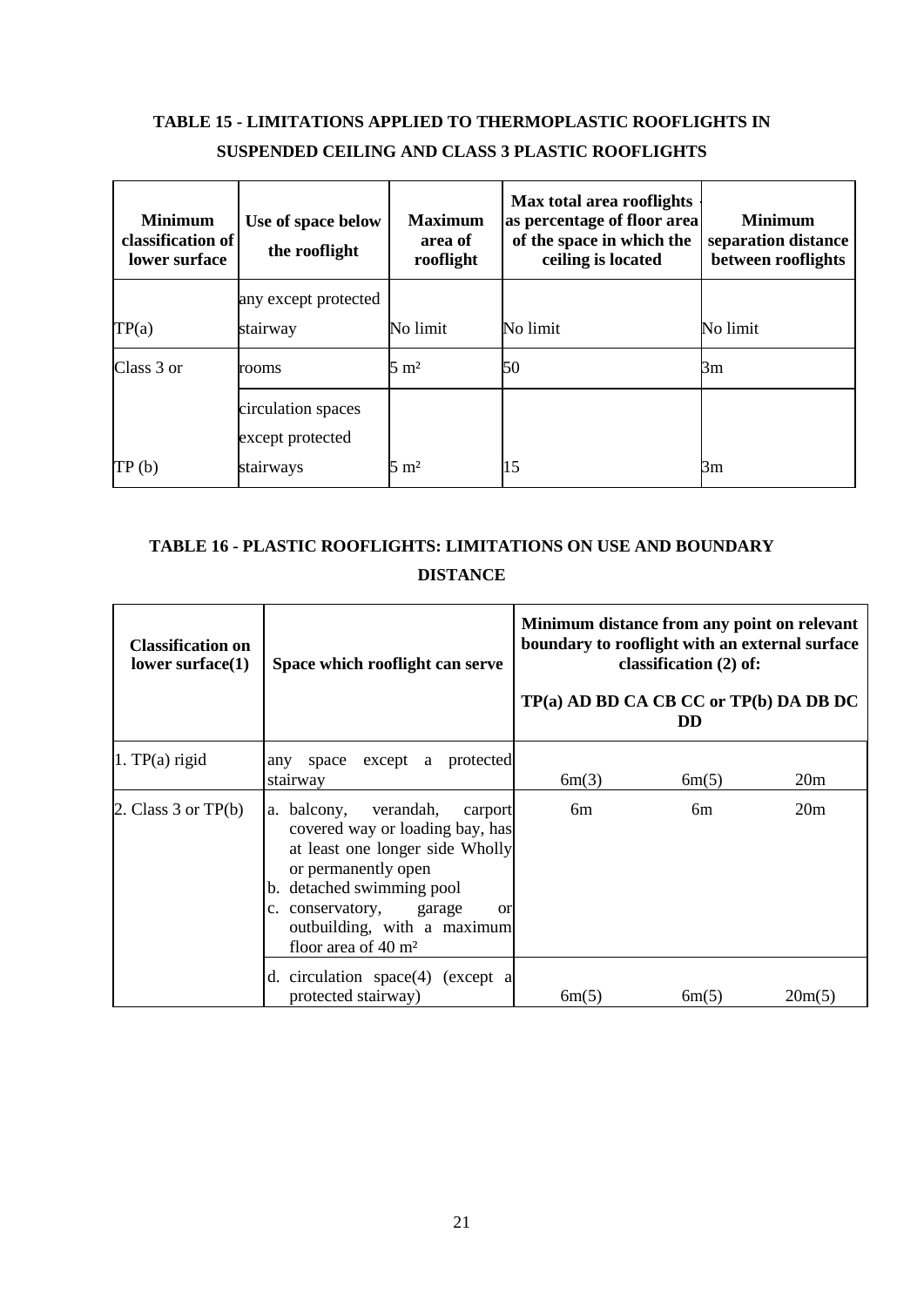## <span id="page-23-0"></span>**6:0 EXTERNAL FIRE SPREAD**

6.1 The external walls of buildings shall offer adequate resistance to the spread of fire over the walls from one building to another with consideration given to the height, use and position of the building.

6.2 The roof of the building shall offer adequate resistance to the spread of fire over the roof and from one building to another with consideration given to the height, use and position of the building.

6.3 Every part of an external wall within one metre of the boundary of the plot shall be constructed of materials having a fire resistance as per Tables 17A & 17B.

## **TABLE 17 – FIRE RESISTANCE**

In this Table -

"cubical extent" means the cubical extent of the building or, if the building is divided into compartments, the compartment of which the elements of structure forms part;

"floor area" means the floor area of each storey in the building or, if the building is divided into compartments, of each storey in the compartment of which the element of structure forms part;

"NL" means No limit applicable.

|                                                                                                                              | <b>Maximum dimensions</b> |                                           |                                                         | Minimum period of fire<br>resistance (in hrs) for<br>elements of structure (*)<br>forming part of- |                           |
|------------------------------------------------------------------------------------------------------------------------------|---------------------------|-------------------------------------------|---------------------------------------------------------|----------------------------------------------------------------------------------------------------|---------------------------|
| <b>Purpose group</b>                                                                                                         | Height<br>(in m)          | <b>Floor area</b><br>(in m <sup>2</sup> ) | <b>Cubical</b><br><b>Extent</b><br>(in m <sup>3</sup> ) | Above<br>Ground<br>storey                                                                          | <b>Basement</b><br>storey |
| 1 (Small residential)<br>House having not more than 3-storeys<br>House having 4-storeys<br>House having any number of storey | NL<br>NL<br>NL            | NL.<br>250<br>NL                          | NL<br>NL<br>NL                                          | $\frac{1}{2}$<br>1(b)                                                                              | 1(a)<br>$1\frac{1}{2}$    |
| 2 (Other residential)<br>Building or part $(+)$ having not more than<br>two storeys                                          | NL                        | 500                                       | NL                                                      | $\frac{1}{2}$                                                                                      |                           |
| Building or part $(+)$ having 3-storeys<br>Building having any number of storeys<br>Building having any number of storeys    | NL<br>28<br>NL            | 250<br>3,000<br>2,000                     | NL<br>8,500<br>5,500                                    | 1(b)<br>$1\frac{1}{2}$                                                                             | $1\frac{1}{2}$<br>2       |
| 3 (Institutional)                                                                                                            | 28<br>over 28             | 2,000<br>2,000                            | NL<br>NL                                                | $1\frac{1}{2}$                                                                                     | $1\frac{1}{2}$<br>2       |

## **17A - Buildings other than Single Storey Buildings**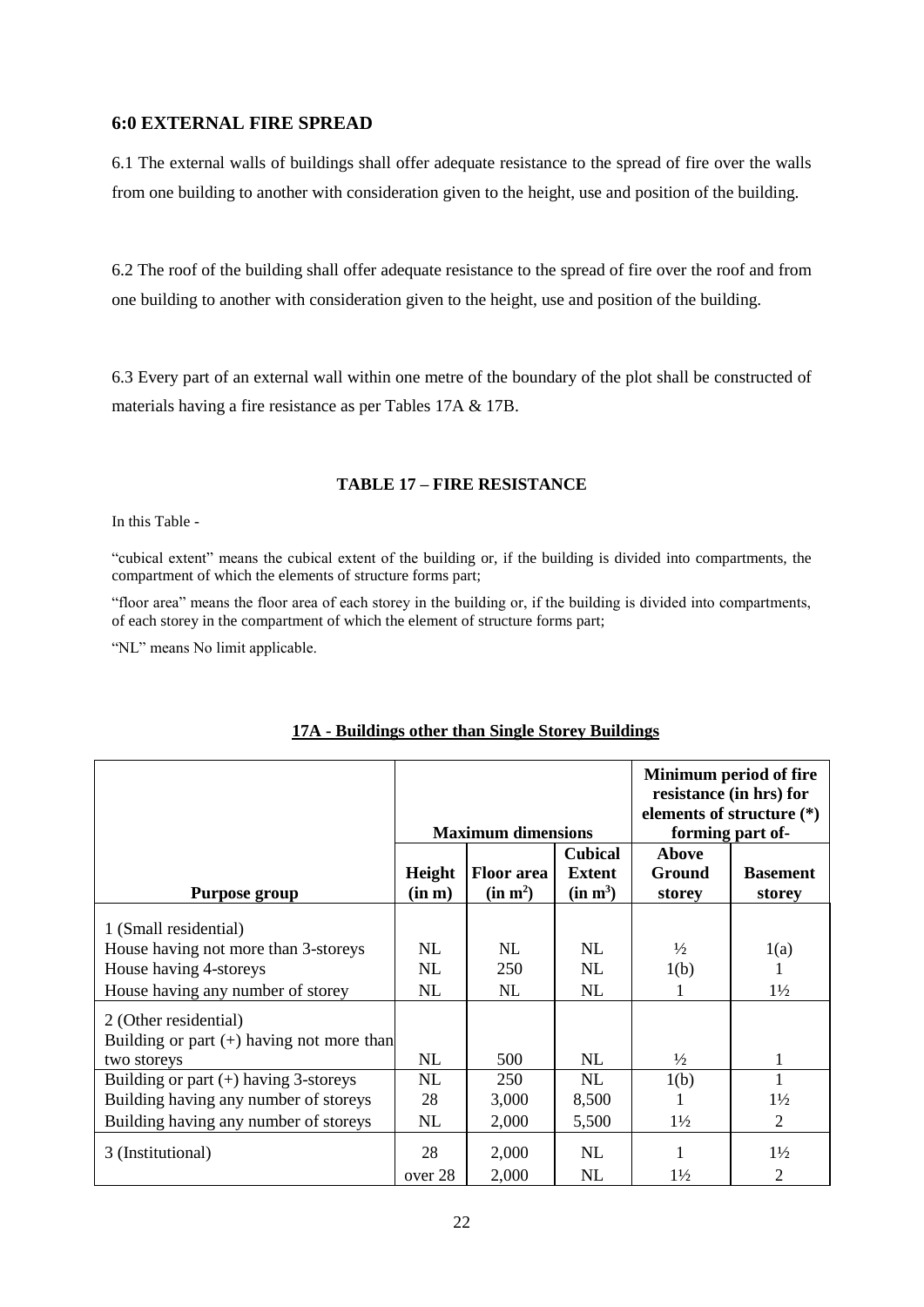| 4 (Office)                 | 7.5     | 250      | NL                              | $\frac{1}{2}$  | 1(a)           |
|----------------------------|---------|----------|---------------------------------|----------------|----------------|
|                            | 7.5     | 500      | <b>NL</b>                       | $\frac{1}{2}$  | 1              |
|                            | 15      | NL       | 3,500                           | 1(b)           | 1              |
|                            | 28      | 5,000    | 14,000                          | 1              | $1\frac{1}{2}$ |
|                            | NL      | NL       | NL                              | $1\frac{1}{2}$ | $\sqrt{2}$     |
| 5(Shop)                    | 7.5     | 150      | NL                              | $\frac{1}{2}$  | 1(a)           |
|                            | 7.5     | 500      | $\rm NL$                        | $\frac{1}{2}$  | 1              |
|                            | 15      | $\rm NL$ | 3,500                           | 1(b)           | $\mathbf{1}$   |
|                            | $28\,$  | 1,000    | 7,000                           | 1              | $\overline{2}$ |
|                            | NL      | 2,000    | 7,000                           | $\overline{2}$ | $\overline{4}$ |
| 6 (Factory)                | 7.5     | 250      | NL                              | $\frac{1}{2}$  | 1(a)           |
|                            | 7.5     | NL       | 1,700                           | $\frac{1}{2}$  | 1              |
|                            | 15      | $\rm NL$ | 4,250                           | 1(b)           | $\mathbf{1}$   |
|                            | $28\,$  | $\rm NL$ | 8,500                           | 1              | $\frac{2}{4}$  |
|                            | 28      | $\rm NL$ | 28,000                          | $\overline{c}$ |                |
|                            | over 28 | 2,000    | 5,500                           | $\overline{2}$ | $\overline{4}$ |
| 7 (Place of public resort) | 7.5     | 250      | NL                              | $\frac{1}{2}$  | 1(a)           |
|                            | 7.5     | 500      | $\ensuremath{\text{NL}}\xspace$ | $\frac{1}{2}$  | 1              |
|                            | 15      | $\rm NL$ | 3,500                           | 1(b)           | $\mathbf{1}$   |
|                            | 28      | 1,000    | 7,000                           | 1              | $1\frac{1}{2}$ |
|                            | NL      | NL       | 7,000                           | $1\frac{1}{2}$ | $\overline{2}$ |
| 8 (Storage and general)    | 7.5     | 150      | <b>NL</b>                       | $\frac{1}{2}$  | 1(a)           |
|                            | 7.5     | 300      | NL                              | $\frac{1}{2}$  |                |
|                            | 15      | NL       | 1,700                           | 1(b)           | 1              |
|                            | 15      | NL       | 3,500                           | 1              | $\overline{2}$ |
|                            | $28\,$  | NL       | 7,000                           | $\overline{2}$ | 4(d)           |
|                            | 28      | $\rm NL$ | 21,000                          | 4(c)           | 4(d)           |
|                            | over 28 | 1,000    | <b>NL</b>                       | 4(c)           | 4(d)           |

(\*) A floor which is immediately over a basement storey shall be deemed to be an element of structure forming part of a basement storey.

- (+) The expression "part" means a part which is separated.
- (a) The period is half an hour for elements forming part of a basement storey which has an area not exceeding 50 m2
- (b) This period is reduced to half an hour in respect of a floor which is not a compartment floor, except as to the beams which support the floor or any part of the floor which contributes to the structural support of the building as a whole.
- (c) This period is reduced to 2-hours for: (1) unsprinklered, open-sided standalone car park buildings
	- (2) sprinkler protected, above-ground car park floors in standalone car park building or mixed-use building.
- (d) Single basement carpark storey, which is sprinklered protected, the element of structure can be reduced to half the minimum period of fire resistance.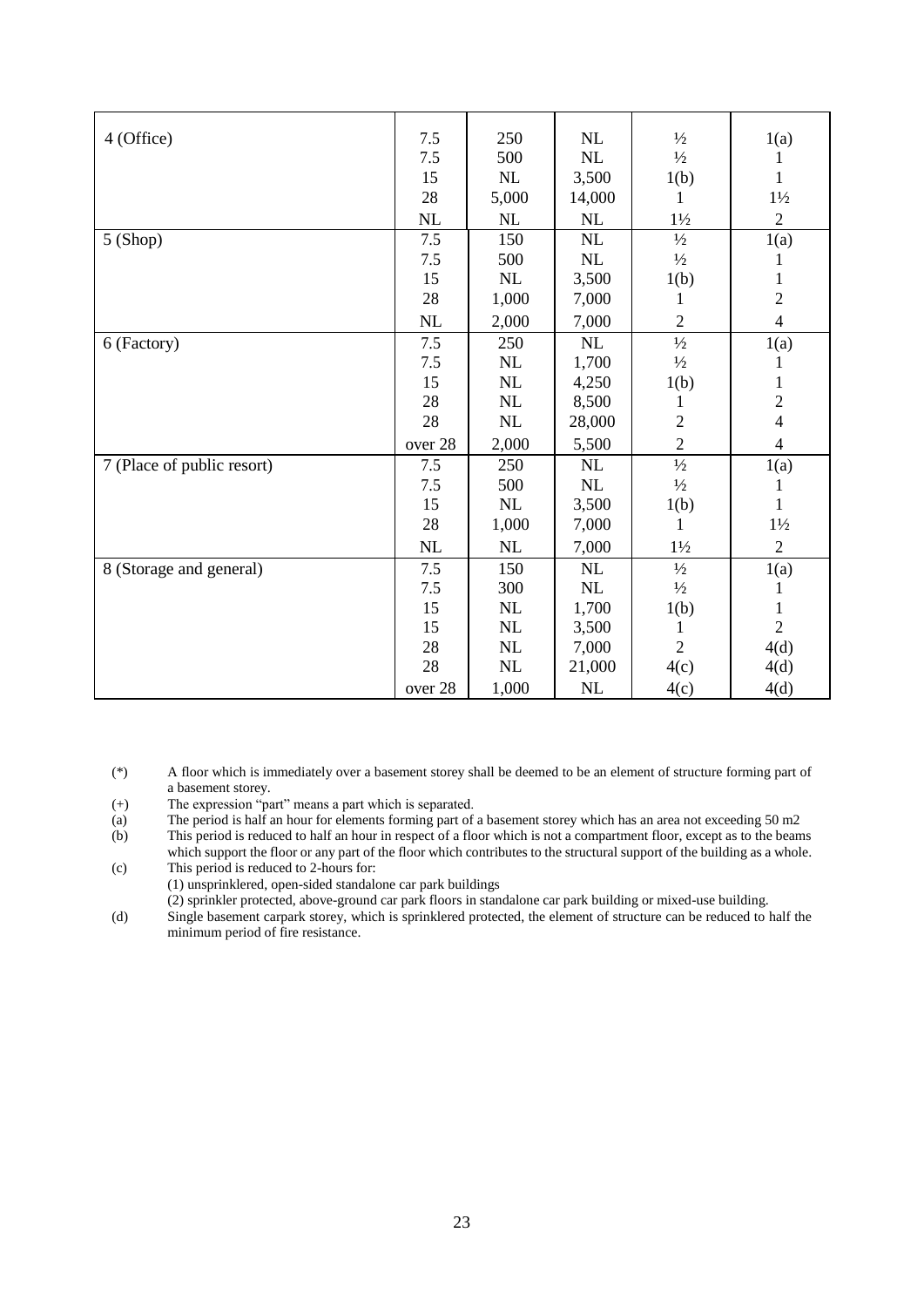|                | Purpose group            | <b>Maximum floor area</b><br>(in m <sup>2</sup> ) | Minimum period of fire<br>resistance (in hours) for<br>elements of structure |
|----------------|--------------------------|---------------------------------------------------|------------------------------------------------------------------------------|
| $\mathbf{1}$   | (Small residential)      | NL                                                | $\frac{1}{2}$                                                                |
| $\mathbf{2}$   | (Other residential)      | 3,000                                             | $\frac{1}{2}$                                                                |
| $\mathfrak{Z}$ | (Institutional)          | 3,000                                             | $1/2$                                                                        |
| $\overline{4}$ | (Office)                 | 3,000<br>NL                                       | $\frac{1}{2}$<br>1                                                           |
| 5              | (Shop)                   | 2,000<br>3,000<br>NL                              | $\frac{1}{2}$<br>$\mathbf{1}$<br>$\overline{2}$                              |
| 6              | (Factory)                | 2,000<br>3,000<br>$\rm NL$                        | $\frac{1}{2}$<br>1<br>$\overline{2}$                                         |
| $\overline{7}$ | (Place of public resort) | 3,000<br>$\rm NL$                                 | $\frac{1}{2}$<br>$\mathbf{1}$                                                |
| $\,8\,$        | (Storage and general)    | 500<br>1,000<br>3,000<br>$\rm NL$                 | $\frac{1}{2}$<br>$\mathbf{1}$<br>$\overline{2}$<br>4(a)                      |

## **17B - Single Storey Buildings**

(a) This period is reduced to 2-hours for open-sided buildings which are used solely for car parking.

6.4 No opening shall be permitted in the wall except that:-

- (i) Where a part of a wall is set back from the boundary or where
- (ii) Any wall or part of a wall is located on the boundary of a permanent open space.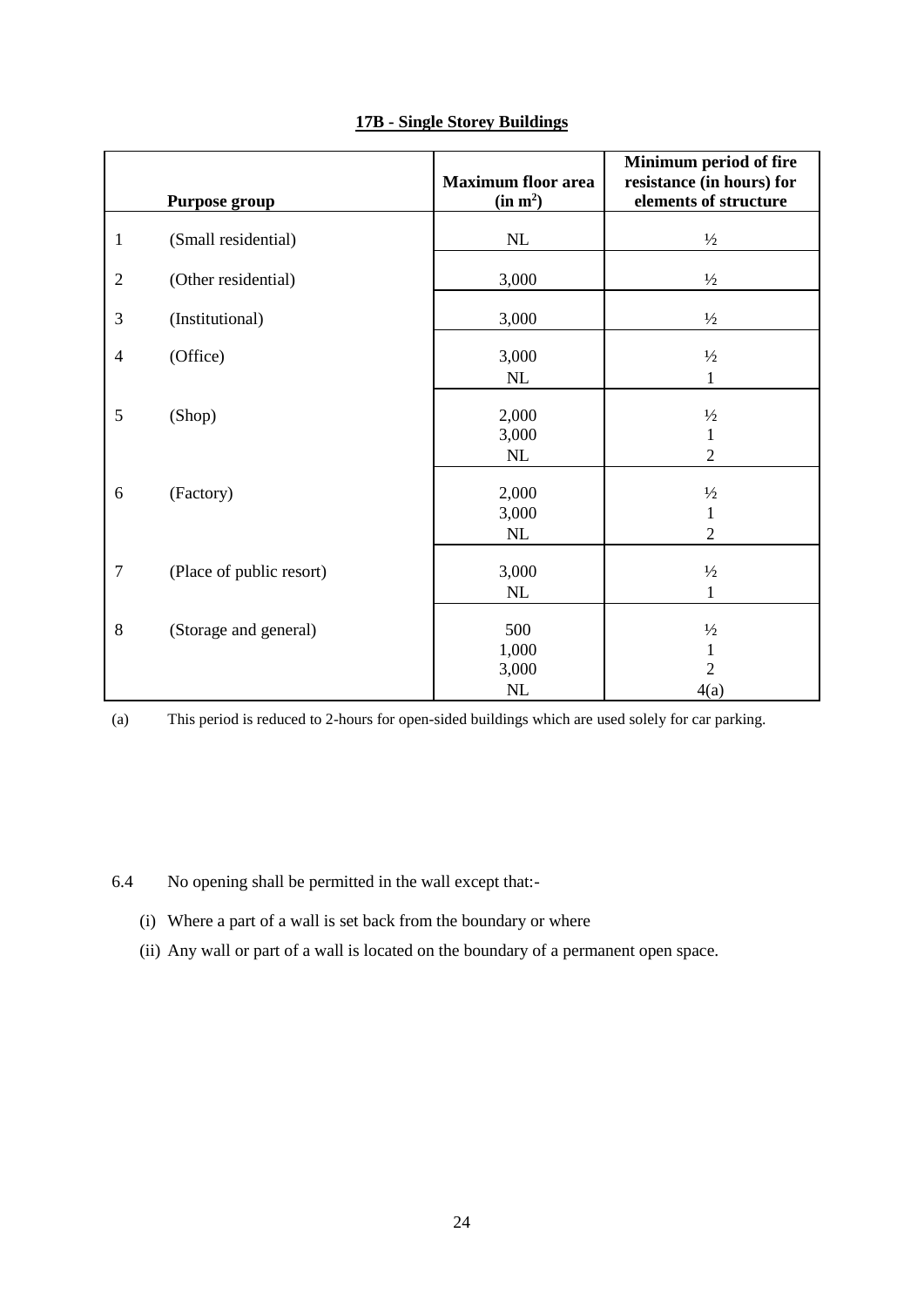6.5 Openings in external walls shall be permitted in accordance with Table 18.

|                  |                  | Minimum distance (in m) from external face of wall to |     |      |      |  |  |
|------------------|------------------|-------------------------------------------------------|-----|------|------|--|--|
| <b>Height of</b> | <b>Length of</b> | site boundary when the proportion of openings in the  |     |      |      |  |  |
| Wall (m)         | Wall $(m)$       | wall is                                               |     |      |      |  |  |
|                  |                  | Less than 20% 20% to 30% 30% to 50% 50% or more       |     |      |      |  |  |
|                  |                  |                                                       |     |      |      |  |  |
| 10               | 10               | 1.5                                                   | 2.0 | 3.5  | 5.5  |  |  |
|                  | 20               | 2.0                                                   | 2.5 | 4.5  | 7.5  |  |  |
|                  | 30               | 2.0                                                   | 2.5 | 5.0  | 9.0  |  |  |
|                  | 40               | 2.0                                                   | 2.5 | 5.5  | 9.5  |  |  |
|                  | 50               | 2.0                                                   | 3.0 | 5.5  | 10.0 |  |  |
|                  | 60               | 2.0                                                   | 3.0 | 5.5  | 11.0 |  |  |
|                  | 80               | 2.0                                                   | 3.0 | 5.5  | 11.5 |  |  |
| 15               | 10               | 2.0                                                   | 2.5 | 4.0  | 6.5  |  |  |
|                  | 20               | 2.5                                                   | 4.0 | 6.5  | 10.5 |  |  |
|                  | 30               | 3.0                                                   | 4.0 | 7.5  | 12.0 |  |  |
|                  | 40               | 3.0                                                   | 4.5 | 8.0  | 13.5 |  |  |
|                  | 50               | 3.5                                                   | 5.0 | 8.5  | 15.0 |  |  |
|                  | 60               | 3.5                                                   | 5.0 | 8.5  | 15.5 |  |  |
|                  | 80               | 3.5                                                   | 5.0 | 9.0  | 17.0 |  |  |
| 20               | 10               | 2.0                                                   | 3.0 | 4.5  | 7.5  |  |  |
|                  | 20               | 3.0                                                   | 4.5 | 7.5  | 12.5 |  |  |
|                  | 30               | 4.0                                                   | 5.5 | 9.0  | 14.5 |  |  |
|                  | 40               | 4.5                                                   | 6.0 | 10.0 | 16.5 |  |  |
|                  | 50               | 4.5                                                   | 6.5 | 11.0 | 18.0 |  |  |
|                  | 60               | 4.5                                                   | 6.5 | 11.5 | 19.5 |  |  |
|                  | 80               | 4.5                                                   | 6.5 | 12.0 | 21.0 |  |  |
| 25               | 10               | 2.0                                                   | 3.0 | 5.0  | 8.0  |  |  |
|                  | 20               | 3.5                                                   | 5.0 | 8.0  | 13.0 |  |  |
|                  | 30               | 4.0                                                   | 6.0 | 9.5  | 15.5 |  |  |
|                  | 40               | 4.5                                                   | 6.5 | 11.0 | 18.0 |  |  |
|                  | 50               | 5.0                                                   | 7.0 | 12.0 | 19.5 |  |  |
|                  | 60               | 5.0                                                   | 7.5 | 12.5 | 21.0 |  |  |
|                  | 80               | 5.0                                                   | 7.5 | 13.5 | 23.5 |  |  |
| 30               | 10               | 2.0                                                   | 3.0 | 5.0  | 8.5  |  |  |
|                  | 20               | 3.5                                                   | 5.0 | 8.5  | 14.0 |  |  |
|                  | 30               | 4.0                                                   | 6.0 | 10.0 | 17.0 |  |  |
|                  | 40               | 5.0                                                   | 7.0 | 11.5 | 19.0 |  |  |
|                  | 50               | 5.5                                                   | 7.5 | 12.5 | 21.0 |  |  |
|                  | 60               | 5.5                                                   | 8.0 | 13.5 | 22.5 |  |  |
|                  | 80               | 6.0                                                   | 8.5 | 14.5 | 25.0 |  |  |

## **TABLE 18 - PERMITTED OPENING IN EXTERNAL WALLS**

Note: Openings in buildings where flammable liquids and substances are stored shall comply with either regulations made under the Inflammable Substances Act 1954 or this table whichever is the minimum.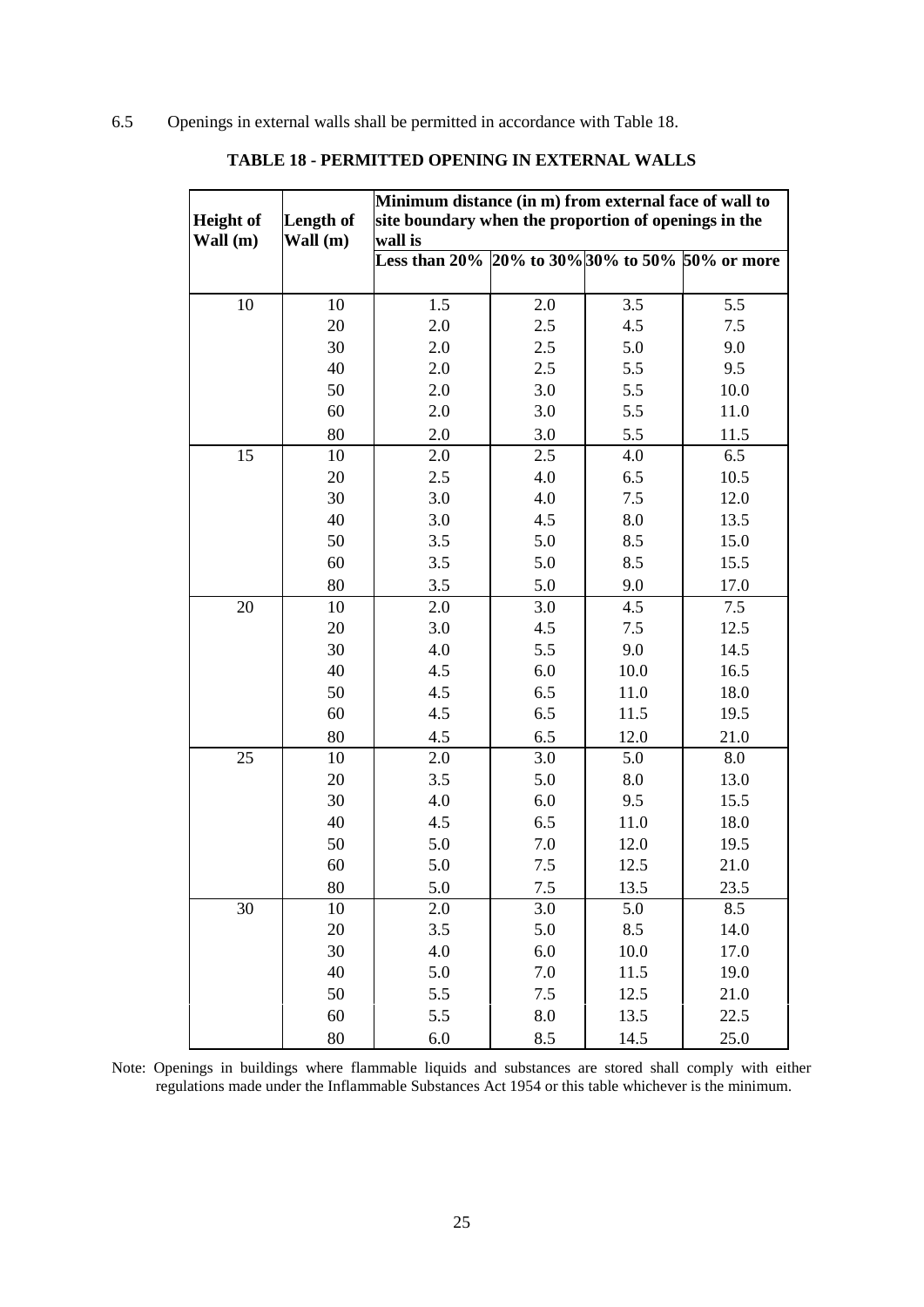6.6 Every roof shall be so constructed, covered or isolated from other building as to provide adequate protection against spread of fire into buildings or to adjoining buildings. The roof coverings shall comply with materials listed in sub section 6.6.1 or the minimum distance from the roof to the boundary of the plot is as per Table 19.

#### *6.6.1 Materials used for Roof Covering*

- (i) Timber (shingles) / straw or thatch, treated with fire resistant substances.
- (ii) Slates, natural cement, or slates natural cement or
- (iii) Slabs of natural stone, or
- (iv) Tiles of burnt clay or concrete
- (v) Corrugated sheets of galvanised steel, aluminium composite steel and PVC coated steel, or
- (vi) Sheets of aluminium, copper or zinc or vitreous enameled steel.
- (vii) Two layers of bitumen or felt covered with a 12 mm layer of natural stone chipping or
- (viii) Bitumen bedded tiles or a non-combustible material, or
- (ix) Sand and cement screen 12 mm thick.

| <b>Designation of covering of</b><br>roof or part of roof | Minimum distance from any point on relevant<br>boundary |              |              |                                                          |  |
|-----------------------------------------------------------|---------------------------------------------------------|--------------|--------------|----------------------------------------------------------|--|
|                                                           |                                                         |              |              | less than 6m   At least 6m   At least 12m   At least 20m |  |
| AA, AB, or AC                                             | Λ                                                       | Λ            |              | Λ                                                        |  |
| BA, BB, or BC                                             | ∩                                                       | λ            |              | ٨                                                        |  |
| CA, CB, or CC                                             |                                                         | $\lambda(1)$ | $\lambda(2)$ | ۸                                                        |  |
| AD, BD, or CD                                             |                                                         | $\lambda(1)$ | $\lambda(2)$ | $\lambda(2)$                                             |  |
| DA, DB, DC, or                                            |                                                         | $\Omega$     | O            | $\lambda(1)$                                             |  |
| DD                                                        |                                                         |              |              |                                                          |  |

#### **TABLE 19 - LIMITATIONS ON ROOF COVERINGS**

λ Acceptable

O Not Acceptable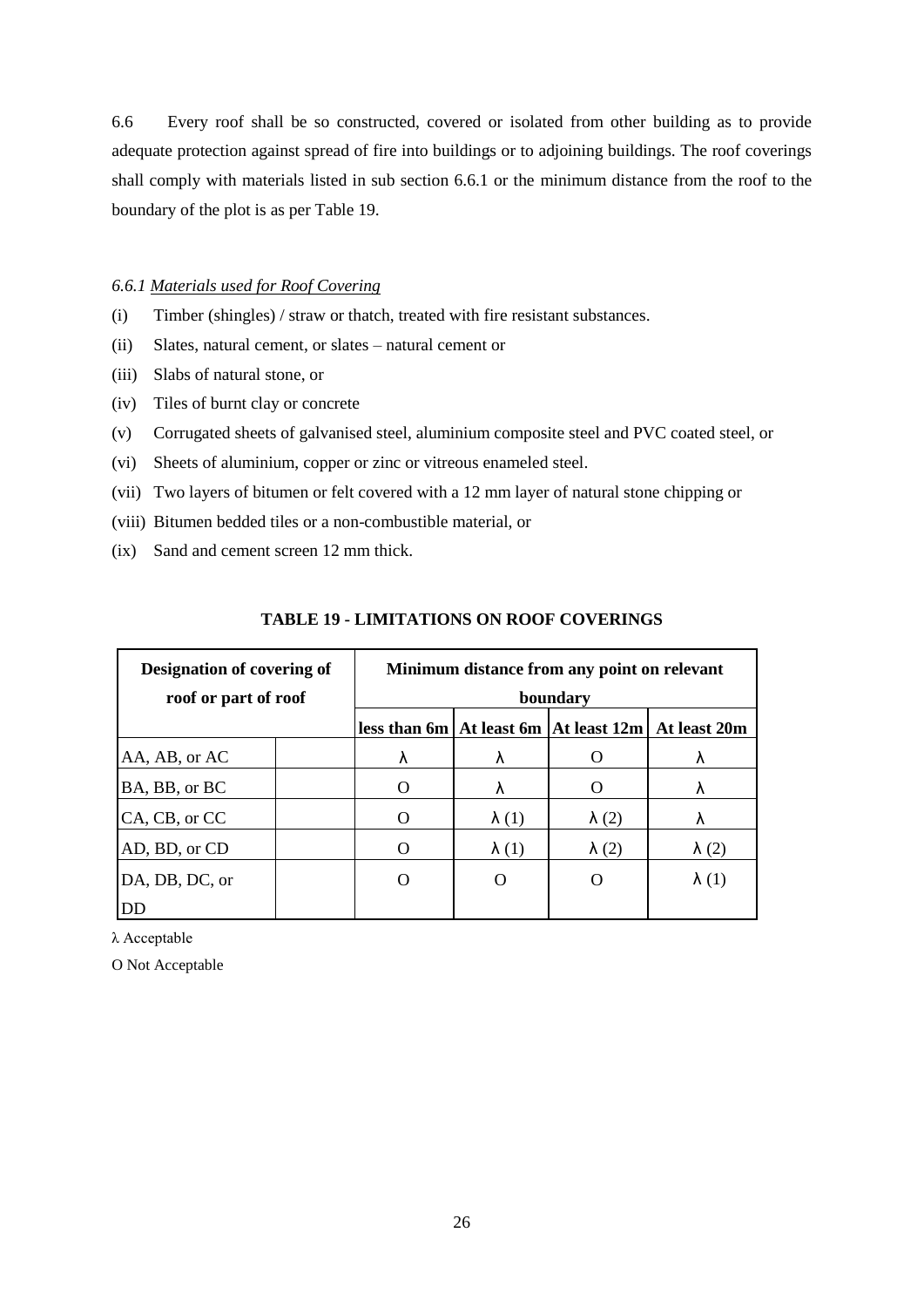- (1) Not acceptable on any of the following buildings:
	- (a) House in terraces of three or more houses,
	- (b) Industrial, Storage or Other non residential purpose group buildings of any size,

(c) Any other buildings with a cubic capacity of more than  $1500 \text{ m}^3$ .

And only acceptable on other buildings if the part of the roof is no more than

 $3 \text{ m}^3$  in area and is at least 1.5 metres from any similar part,

with the roof between the parts covered with a material of limited

combustibility.

(2) Not acceptable on any of the buildings listed under a, b or c above.

#### *6.6.2 Designation of Roofs*

The first letter in a roof designation relates to resistance to the penetration of fire as follows:

- A Roofs which can withstand penetration for one hour.
- B Roofs which can be penetrated between half-hour and one hour.
- C Roofs which can be penetrated in less than half-hour.
- D Roofs which are penetrated in the preliminary test. The second letter relates to the spread of flame.
- A Roofs where there is no spread of flame.
- B Roofs where there is not more than 533.4 mm spread of flame.
- C Roofs where there is more than 533.4 mm spread of flame.
- D Roofs which continue to burn for 5 minutes after withdrawal of the flame, a spread more than 381 mm across the region of burning during the preliminary test.

It follows that an AA designation is the highest classification.

## <span id="page-28-0"></span>**7:0 ACCESS AND FIRE FIGHTING FACILITIES**

7.1 The building shall be designed and constructed so as to provide facilities to assist fire fighters in the protection of life and property.

7.2 Provision shall be made within the site of the building to enable fire appliances to gain access to the building.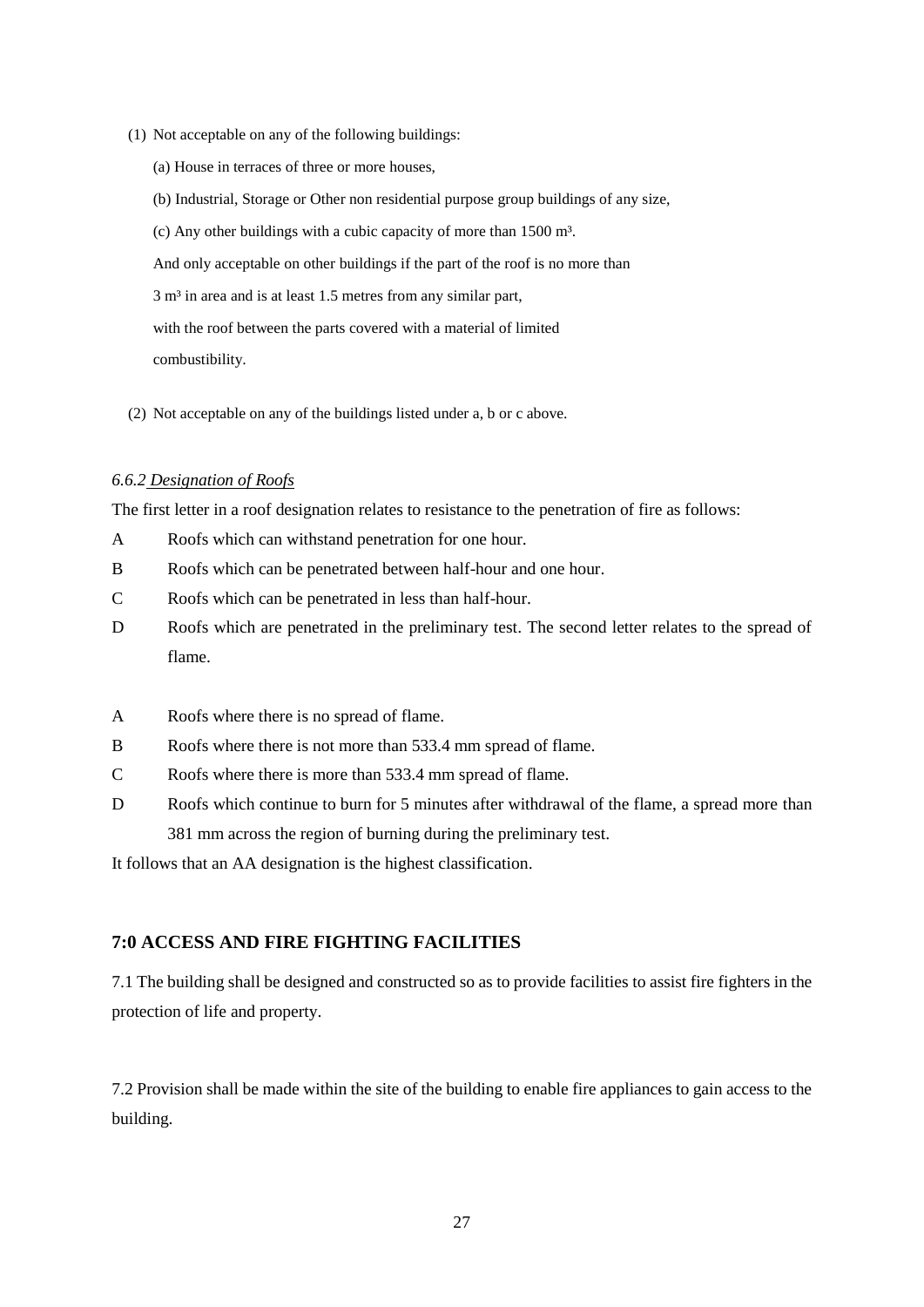#### *7.3 Vehicular Access for Fire Appliances*

- 1. Access for vehicles to buildings shall be provided to enable fire appliances such as Turn Table Ladders and Aerial Ladders to get close to the building for rescue and fire fighting operations.
- 2. In buildings or part of a building where the habitable is below 9m, a working space of 4m x 4m shall be provided.
- 3. (a) In building or part of the building where the height of the habitable floor exceeds 9 metres a hardstanding shall be provided and located such as to provide free access to entry point.
	- (b) The hardstanding shall be able to accommodate the manoeuvering of Fire Engines.
- 4. The Hardstanding shall be not less than 6 metres wide and 15 metres long.
- 5. The Hardstanding shall be sited such that the near edge shall be not less than 2 metres or not more than 10 metres from the centre of access measured horizontally.

Other parts of the access way used for the passage of Fire Engines shall be not less than 4 metres in wide.

- 6. Hardstanding shall be metalled or paved or laid with strengthened perforated slabs to withstand the loading capacity of Fire Appliances.
- 7. Hardstanding shall be laid on a level platform or if on an incline; the gradient shall not exceed 1: 12. Access way may be laid on an incline not exceeding a gradient of 1:83.
- 8. Dead End Hardstanding or Access way shall not exceed 46 metres in length or if exceeding 46 metres, be provided with turning facilities as shown in Figure 3.
- 9. The outer Radius of turning access way shall not be less than 10.5 metres and shall comply with the requirements as shown in Figure 4.
- 10. Overhead Clearance of hard standing or access way shall be at least 4.5 metres for the passage of Fire Fighting appliances.
- 11. Public Roads may serve as Hardstanding provided the location of such public roads are in compliance with the requirements of distance from access openings.
- 12. Hardstanding shall be kept clear of obstructions projecting from the building, plants, trees or other fixtures.
- 13. Building fitted with rising mains and automatic sprinklers system shall have access way for pumping appliances within 18 metres of the breeching inlet.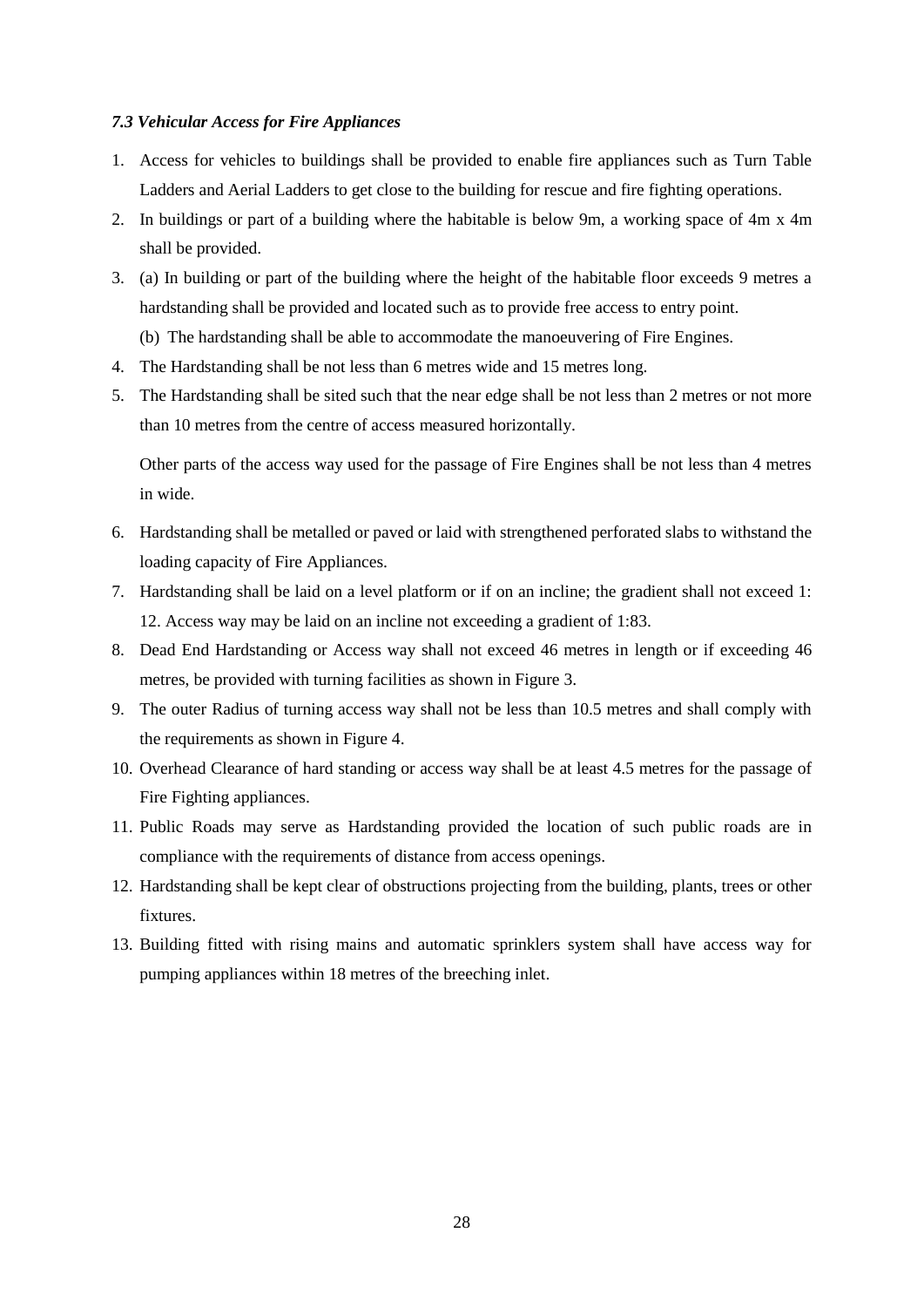

*Figure 3 Figure 4*

#### *7.4 Fire Alarm System*

- 1) A fire alarm system shall be installed in building;
	- (i) classified in all purpose groups except Group 1, where the number of persons exceeds 60, or
	- (ii) if the habitable height exceeds 9 metres, or
	- (iii)where a Certificate of Registration is issued under Inflammable Liquids and Substances Act 1952, or
	- (iv) where persons with impaired vision or hearing are working, or
	- (v) depending upon the level of risk.
- 2) A fire alarm system shall be installed in accordance to British Standard or any other equivalent standard.

#### *7.5 Fire Detection System*

- 1) A fire detection system shall be installed in buildings to enhance the fire alarm system described in paragraph 7.4 depending upon the risk and level of protection to be provided for life safety and property.
- 2) A fire detection system shall be installed in accordance to the British Standard or any other equivalent standard.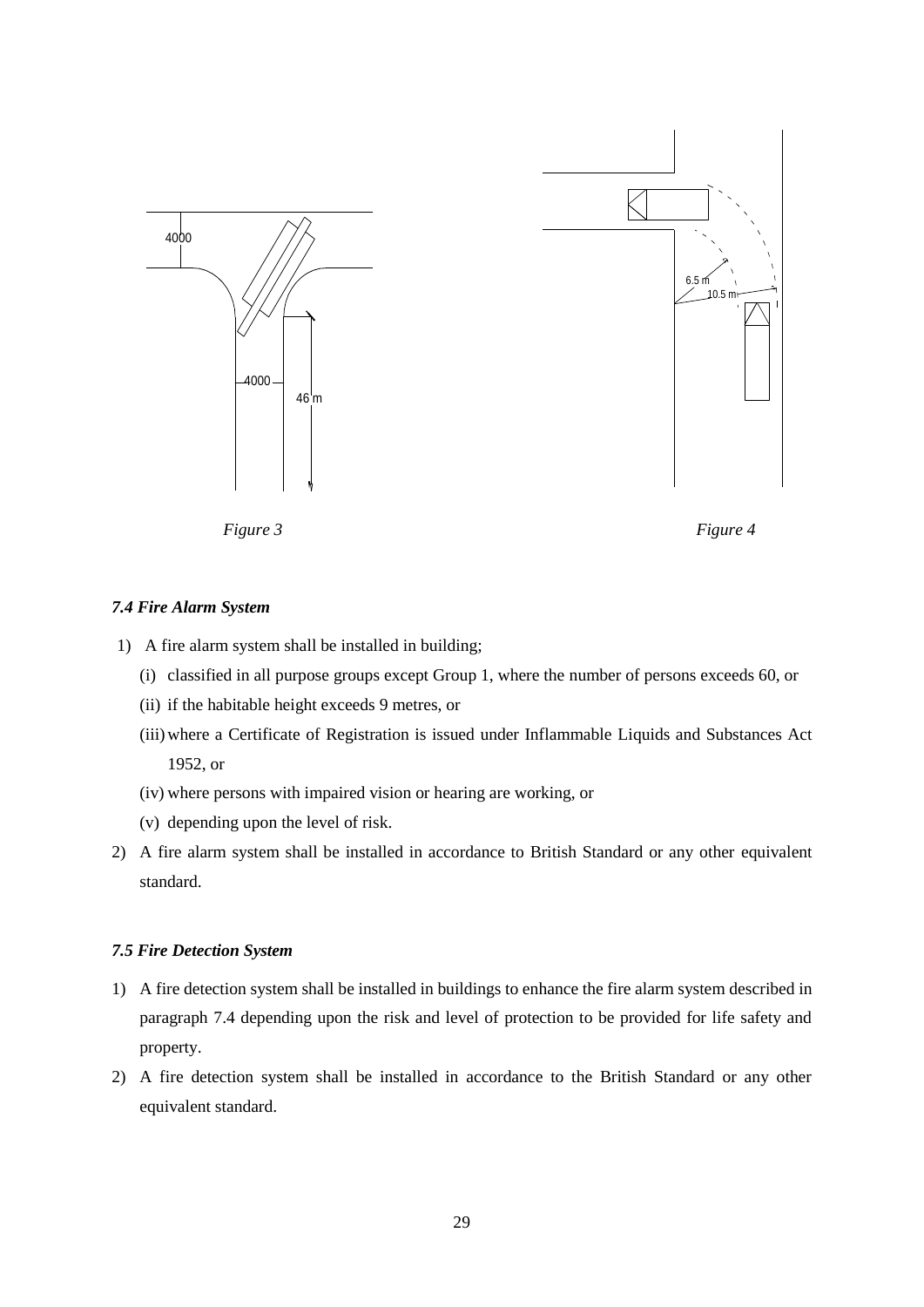#### *7.6 Fire Suppression System*

1. A Fire Suppression system shall be installed in buildings classified under purpose group as follows:-

| <b>Purpose Group</b>                        | <b>Requirements</b>                                              |
|---------------------------------------------|------------------------------------------------------------------|
| 4<br>except building with low fire risk     | Habitable height exceeds 8 storeys above ground level            |
| 6                                           | Height – 8 storeys or floor area of more than $2000 \text{ m}^2$ |
| 7 & 8<br>except building with low fire risk | Floor area of more than $1000 \text{ m}^2$                       |

**TABLE 20 – PROVISION OF FIRE SUPPRESSION SYSTEM**

- 2. A fire suppression shall be installed in all basement storeys.
- 3. A fire suppression system shall be installed in accordance to the British Standard or any other equivalent standard.

## *7.7 Hose Reel*

- 1. Hose reels shall be installed, for the purpose of fire fighting, in any building of more than 500 m² except buildings in Group 1, depending upon the risk and level of protection to be provided for life safety and property.
- 2. A hose reel system shall be installed in accordance to the British Standard or any other equivalent standard.

## *7.8 Portable Fire Extinguisher*

- 1. Fire extinguishers shall be installed in buildings classified in all purpose groups. Buildings in Group 1 may be exempted.
- 2. Fire extinguishers shall always be sited on the line of escape routes near but not too near danger points, near to room exits inside or outside according to occupancy and / or risk.
- 3. In multi storey buildings, fire extinguishers shall be sited at the same position on each floor i.e. top of stair flights or at corner of corridors where possible in groups forming fire points, where possible in shallow recess.
- 4. Fire extinguishers shall be sited in such a place so that no person shall travel more than 30 meters to reach them.
- 5. Fire extinguisher shall be sited in such a way that its carrying handle lies 1 metre from the floor level.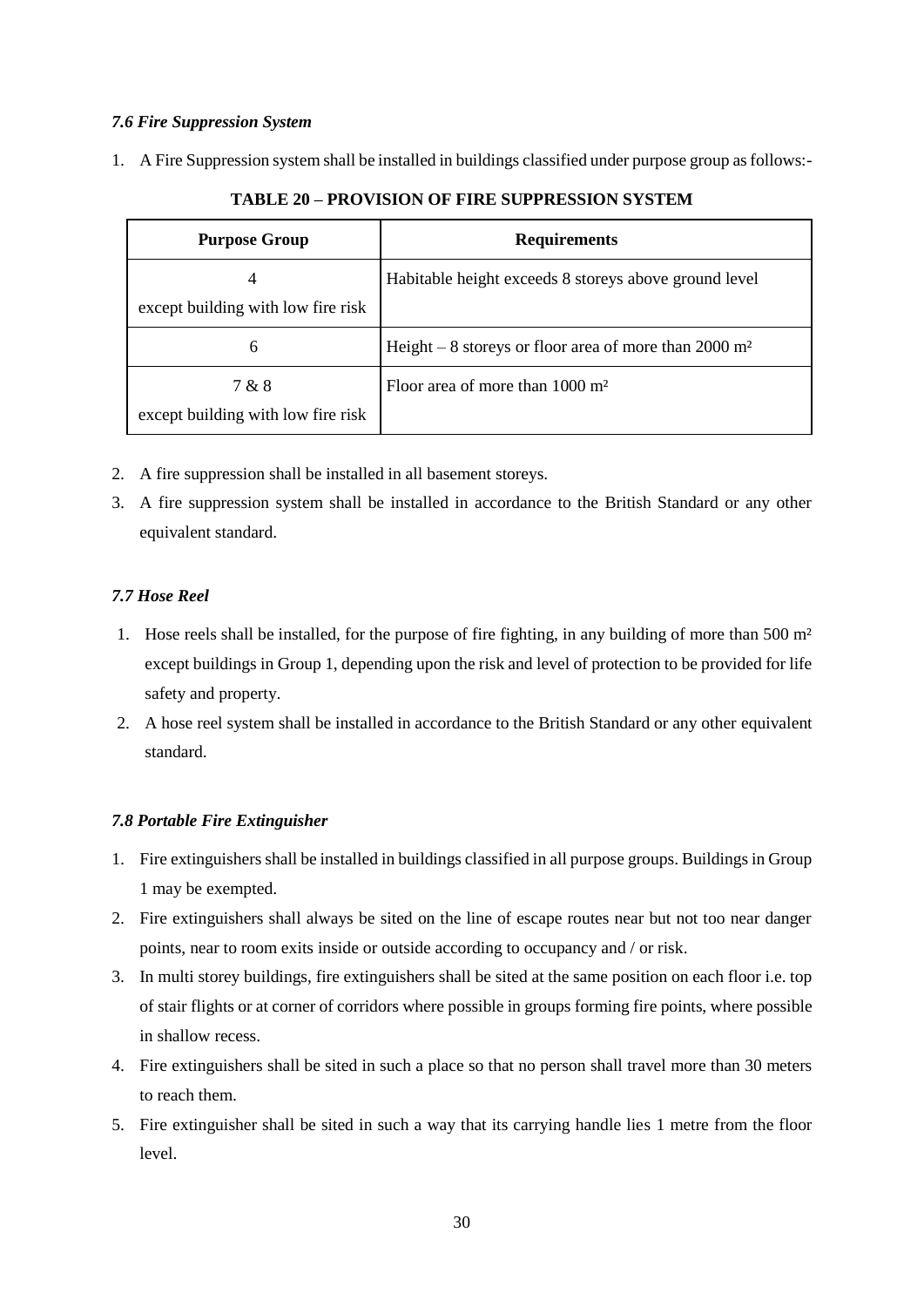#### *7.9 Rising Mains for Fire Fighting*

- 1. All buildings with a height exceeding 18 metres shall have dry rising fire mains.
- 2. All buildings with a height exceeding 30 metres shall have wet rising fire mains.
- 3. Rising mains shall be installed in accordance to British Standard or any other equivalent standard.
- 4. A static water tank either above ground or below ground or on roof shall be installed in industrial premises and in buildings where the height exceeds six storeys.

#### *7.10 Fireman Lift*

- 1. In any building or part thereof, in which the habitable heights exceeds six storeys above ground floor, there shall be provided at least one lift which can be solely used by fire officers.
- 2. The lift shall be contained within a protected shaft.
- 3. A fireman lift shall have access to every storey above the designated floor and shall be adjacent and accessible to an exit staircase and be approached by a fire fighting lobby at each storey.
- 4. The power supply to the lift shall be independent of any other main or sub-main circuit.
- 5. The fireman lift shall
	- (a) have internal dimensions of not less than 1,1 metre wide by 2,1 metre deep and have a clear door width of not less than 800 mm;
	- (b) be clearly identified as a firemen's lift on every storey;
	- (c) be capable of being stopped at any storey and have access to all such storeys;
	- (d) be kept available for use at all times;
	- (e) be subject to independent control during an emergency;
	- (f) continue to be workable during an emergency when all other lifts have been brought to the main entrance storey; and
	- (g) be provided with means of oral communication to a control point or to a control room where such a room is provided.

#### *7.11 Secondary Power Supply*

Secondary power supply shall be provided to the emergency lighting systems, fire alarm systems and any power-generated fire-fighting equipment as backup to the normal systems in case of mains power failure.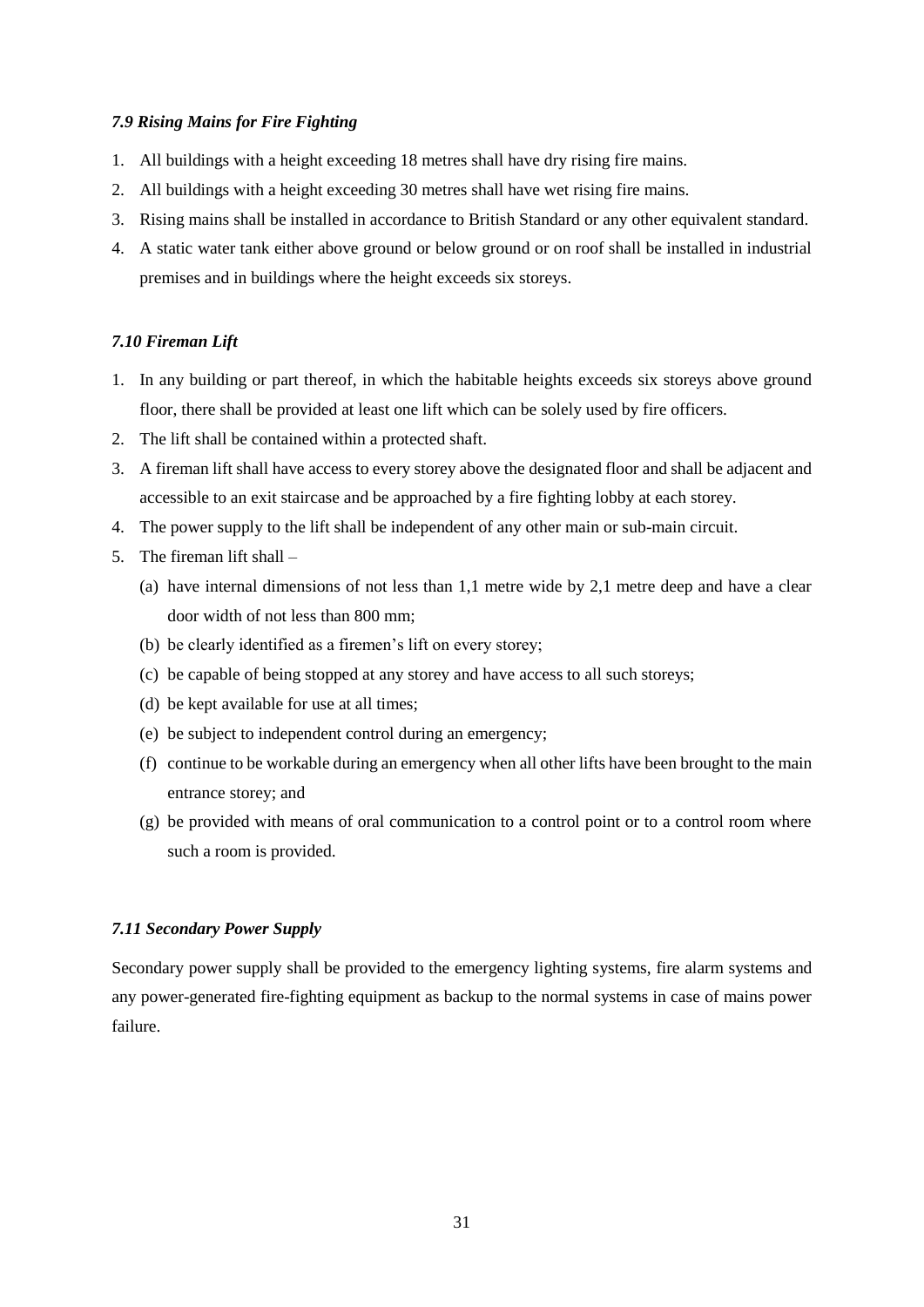# <span id="page-33-0"></span>**8:0 FIRE SAFETY REQUIREMENTS FOR BUILDING UNDER CONSTRUCTION AND DEMOLITION**

8.1 The responsibility of the main contractor of the project is to actively work closely with the registered engineer to ensure that all requirement for the provision of all fire safety requirements in the building are complied with and allowed for in the construction stage or demolition phase.

#### *8.2 Means of Escape*

- (a) If the building is over one storey in height, at least one staircase from each working level shall be provided that is in usable condition at all times to the ground.
- (b) A staircase shall be extended upward as each floor is installed with new construction.
- (c) Building exits shall not be blocked or locked while people are in the buildings
- (d) Existing exits shall not be impaired or impeded by new construction.
- (e) Fire compartment boundaries include fire doors, penetration seals and general protection of other openings shall be completed progressively throughout the project to minimize fire spread.

#### *8.3 Means for Fire Fighting*

- (a) Extinguishers shall be installed in unobstructed and easily accessible locations in accordance with BS EN 3. They shall be installed on each storey, adjacent to each required exit, temporary exit or stairway, and near areas where combustibles are stored and hot work is carried out.
- (b) When automatic fire sprinkler and other suppression systems are to be installed in the completed building, the project shall be planned to bring them into operation as early as possible during the course of construction.
- (c) All hose stations and hose reels required for the completed building shall be progressively installed on all levels of a building under construction as early as possible, and unobstructed access maintained. As well, they shall be made fully operational as soon as possible.
- (d) Dry & wet rising mains shall be installed progressively as the building gains height, in order to provide to fire-fighting capabilities to all stages of construction. All outlets, landing valves inlets, water tanks and pumps, where required shall be provided and made readily operational.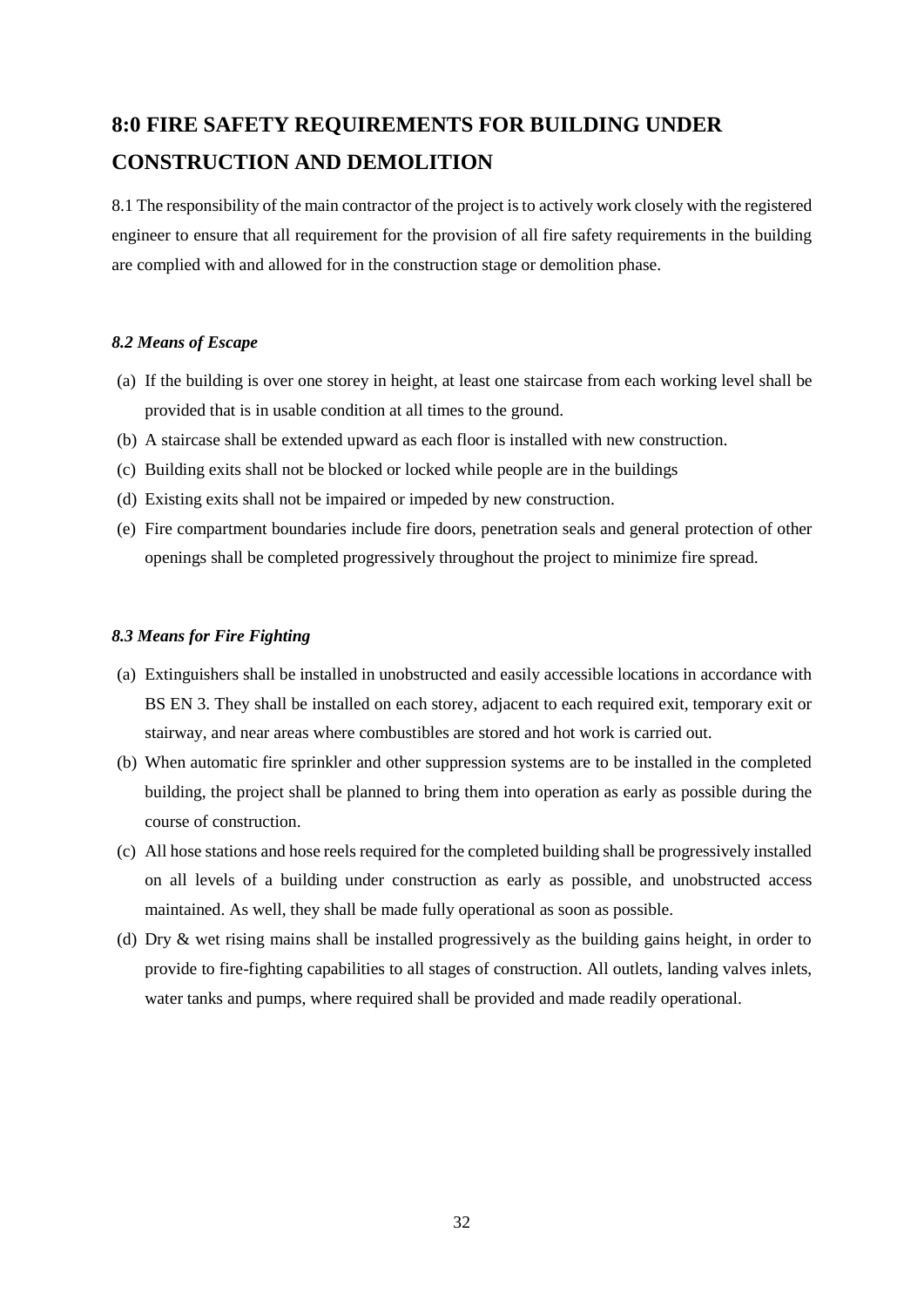#### *8.4 Means for giving warning in case of fire*

Where the installation of permanent automatic detection and alarm systems is not practical during construction, a temporary means of giving warning shall be established to allow staff to raise an alarm in case of fire or other emergency across the site.

#### *8.5 Miscellaneous*

- (a) All electrical systems and equipment, including temporary installations, shall be installed and maintained in accordance with MS 63.
- (b) Signage showing the fastest way out should be clearly visible, and should be regularly monitored and relocated as necessary as construction progresses and conditions change.
- (c) Open fires, including the burning of waste materials, should be prohibited on the construction site. Combustible waste materials should be regularly removed from the site rather than burned.
- (d) Flammable liquids and gases should be stored in closed, clearly labelled containers/cylinders, in a secure area.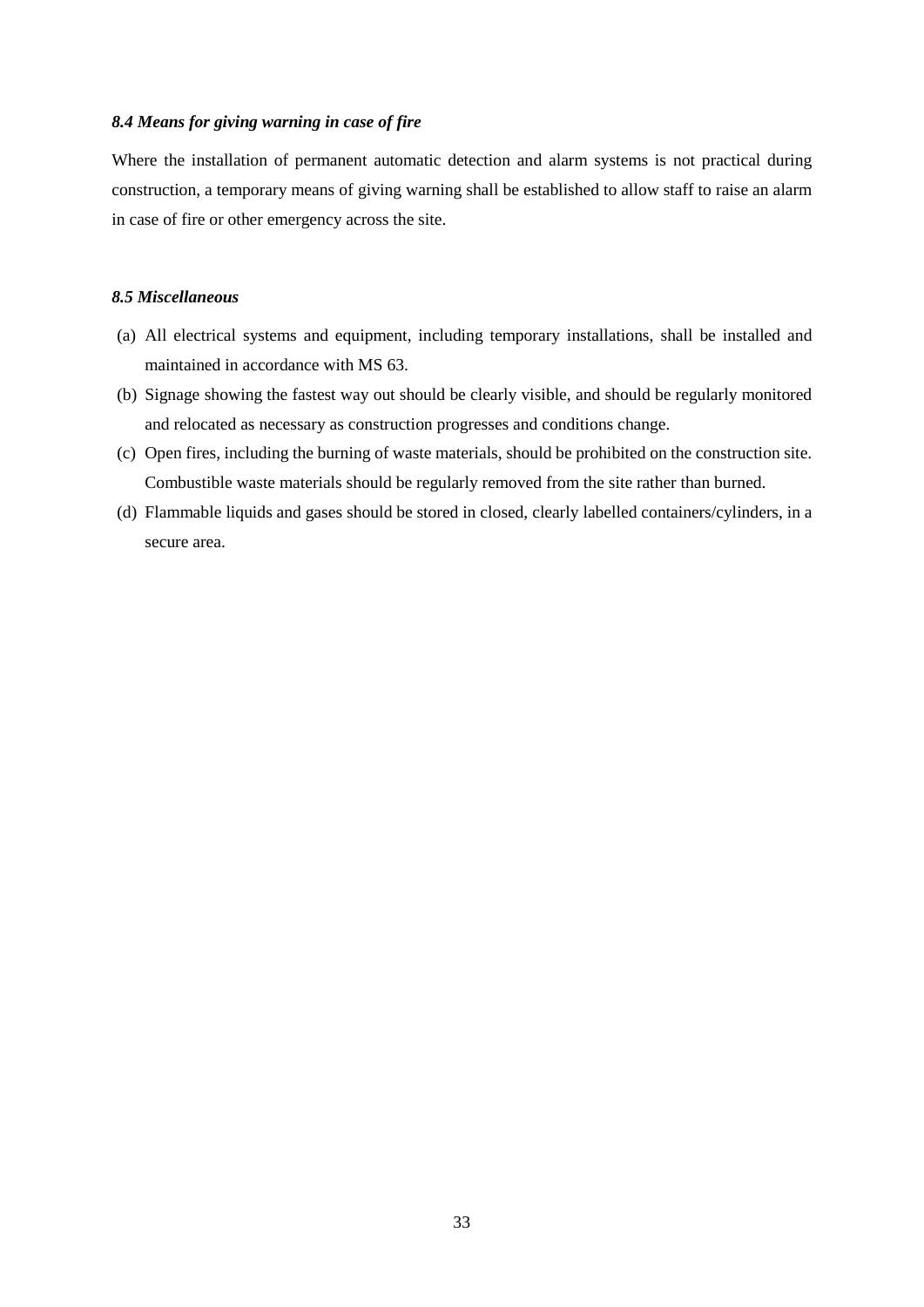### **9:0 DEFINITIONS**

<span id="page-35-0"></span>**Alternative exit: -** One of the two or more exits each of which is separate from the other.

**Atrium: -** Vertical space within a building (other than a shaft used solely for stairs, escalators, lift or services), openly connecting three or more storeys and enclosed at the top or roof.

**Automatic release mechanism: -** A device which will allow a door held open by it to close automatically in the event of detection of smoke by automatic apparatus, operation of hand operated switch, operation of a fire alarm system.

**Boundary: -** The boundary of the land belonging to the building or where the land abuts a road, river or canal, the centre line of that road, river or canal.

**Cavity barrier: -** A construction provided to close a concealed space against penetration of smoke or flame.

**Class 0: -** Surface of no Flame Spread.

**Class 1: -** Surface of Very Low Flame Spread. Those surfaces on which not more than 150mm mean spread of flames occurs under the relevant test conditions.

**Class 2: -** Surface of Low Flame Spread. Those surfaces on which during the first 1½ minutes of test, the mean spread of flame is not more than 375mm and the final spread does not exceed 450mm under the relevant test conditions.

**Class 3: -** Surface of Medium Flame Spread. Those surfaces on which during the first 1½ minutes of test, the mean spread of flame is not more than 375mm and during the first 10 minutes of test is not more than 825mm under the relevant test conditions.

**Class 4: -** Surface of Rapid Flame Spread. Those surfaces on which during the first 1½ minutes of test the mean spread of flame is more than 375mm and during the first 10 minutes of test is more than 825mm under the relevant conditions.

**Common wall: -** Means a wall that is common to adjoining buildings.

**Compartment: -** A building or part of a building comprising one or more rooms, spaces or storeys constructed to prevent the same building or adjoining building.

**Compartment wall or floor: -** A fire-resisting wall / floor in the seperation of one fire compartment from another.

**Element of structure: -** A member forming part of the structural frame of a building of any other beam, column, wall, a floor other than the ground floor or a gallery.

**Emergency lighting:**  $\cdot$  lighting provided for use when the supply to the normal lighting fails.

**External wall: -** means an outer wall of a building which is not a common wall.

**Final Exit: -** The end of an escape route from a building giving direct access to an open space from where persons can disperse rapidly.

**Fire - resisting: -** The ability of a component or construction of a building to satisfy for a stated period of time some or all the appropriate criteria of stability, integrity and insulation.

**Fire door: -** A door provided for the passage of persons, air or objects which together with its frame as installed in a building is intended to resist the passage of fire or products of combustion.